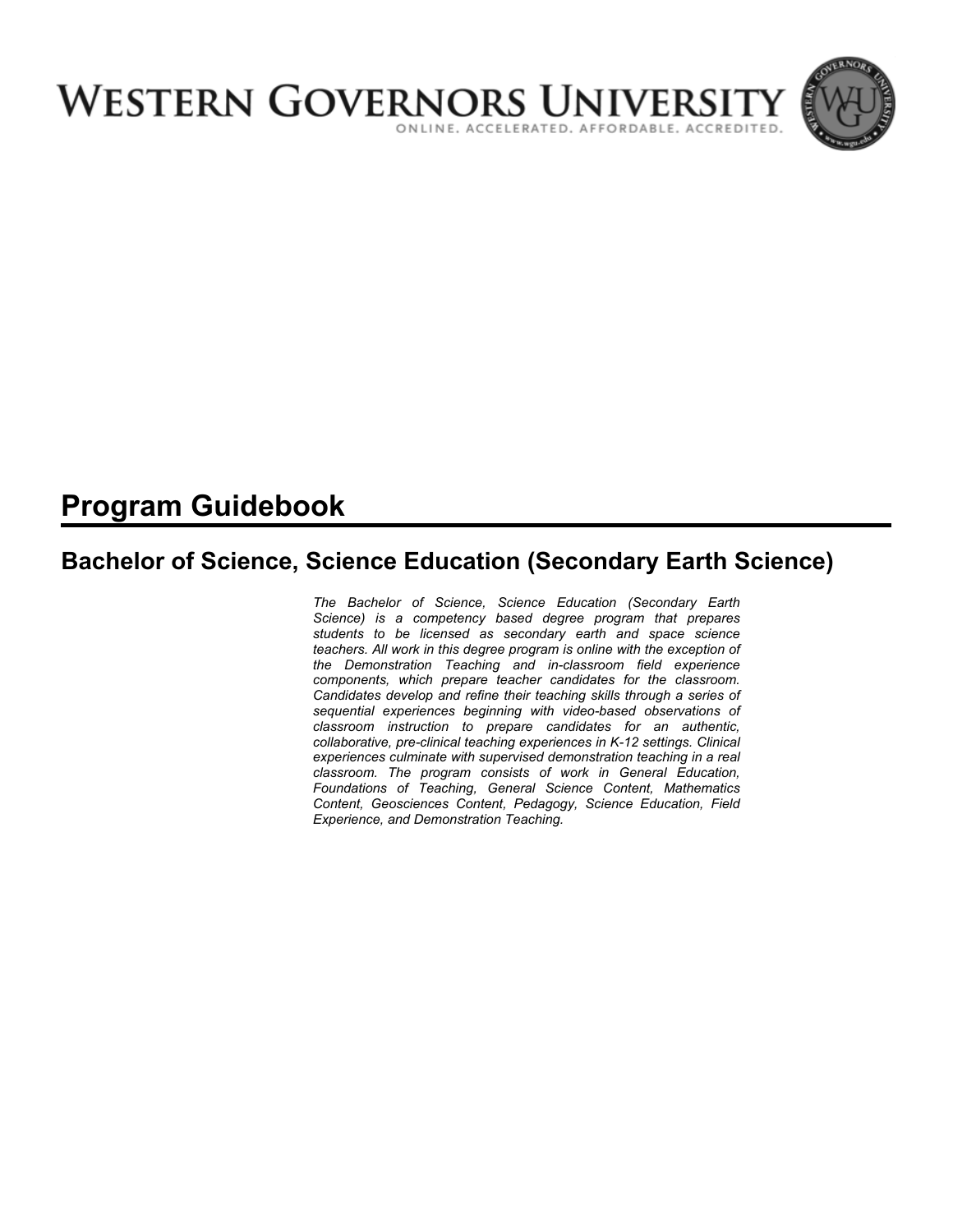# **Understanding the Competency-Based Approach**

Practically speaking, how do competency-based programs like those offered at Western Governors University (WGU) work? Unlike traditional universities, WGU does not award degrees based on completion of a certain number of credit hours or a certain set of required courses. Instead, you will earn your degree by demonstrating your skills, knowledge, and understanding of important concepts.

Progress through a degree program is governed not by the amount of time you spend in class but by your ability to demonstrate mastery of competencies as you complete required courses. Of course, you will need to engage in learning experiences as you review competencies or develop knowledge and skills in areas in which you may be weak. To help you acquire the knowledge and skills you need to complete your courses and program, WGU provides a rich array of learning resources. Your program mentor will work closely with you to help you understand the competencies required for your program and to help you create a schedule for completing your courses. You will also work closely with course instructors as you engage in each of your courses. As subject matter experts, course instructors will guide you through the content you must master to pass the course assessments.

The benefit of this competency-based system is that enables students who are knowledgeable about a particular subject to make accelerated progress toward completing a degree, even if they lack college experience. You may have gained skills and knowledge of a subject while on the job, accumulated wisdom through years of life experience, or already taken a course on a particular subject. WGU will award your degree based on the skills and knowledge that you possess and can demonstrate—not the number of credits hours on your transcript.

## **Accreditation**

Western Governors University is the only university in the history of American higher education to have earned accreditation from four regional accrediting commissions. WGU's accreditation was awarded by (1) the Northwest Commission on Colleges and Universities, (2) the Higher Learning Commission of the North Central Association of Colleges and Schools, (3) the Accrediting Commission for Community and Junior Colleges of the Western Association of Schools and Colleges, and (4) the Accrediting Commission for Senior Colleges and Universities of the Western Association of Schools and Colleges. The university's accreditation status is now managed by the Northwest Commission on Colleges and Universities (NWCCU), which reaffirmed WGU's accreditation in February 2020. The WGU Teachers College is accredited at the initial-licensure level by the Council for the Accreditation of Educator Preparation (CAEP) and by the Association of Advancing Quality in Educator Preparation (AAQEP) . The nursing programs are accredited by the Commission on Collegiate Nursing Education (CCNE). The Health Information Management program is accredited by the Commission on Accreditation for Health Informatics and Information Management Education (CAHIIM). The College of Business programs are accredited by the Accreditation Council for Business Schools and Programs (ACBSP).

## **The Degree Plan**

The focus of your program is your personalized Degree Plan. The Degree Plan is a detailed blueprint of the courses you will need to complete in order to earn your degree. The Degree Plan also lays out the accompanying learning resources and assessments that compose your program. The list of courses in the Degree Plan is often referred to as the standard path. The amount of time it takes to complete your program depends on both the amount of new information you need to learn and the amount of time you plan to devote each week to study.

Students vary widely in the specific skills and information they need to learn. For example, some students may be highly knowledgeable in a particular subject matter and would not need to engage in new learning opportunities. Other students may find that portions of the program require them to learn new information and that they need to take an online class or participate in a study module to acquire the knowledge and skills needed to fulfill program competencies in that area. Some individuals may be able to devote as little as 15–20 hours per week to the program, while others may need to devote more time. For this reason,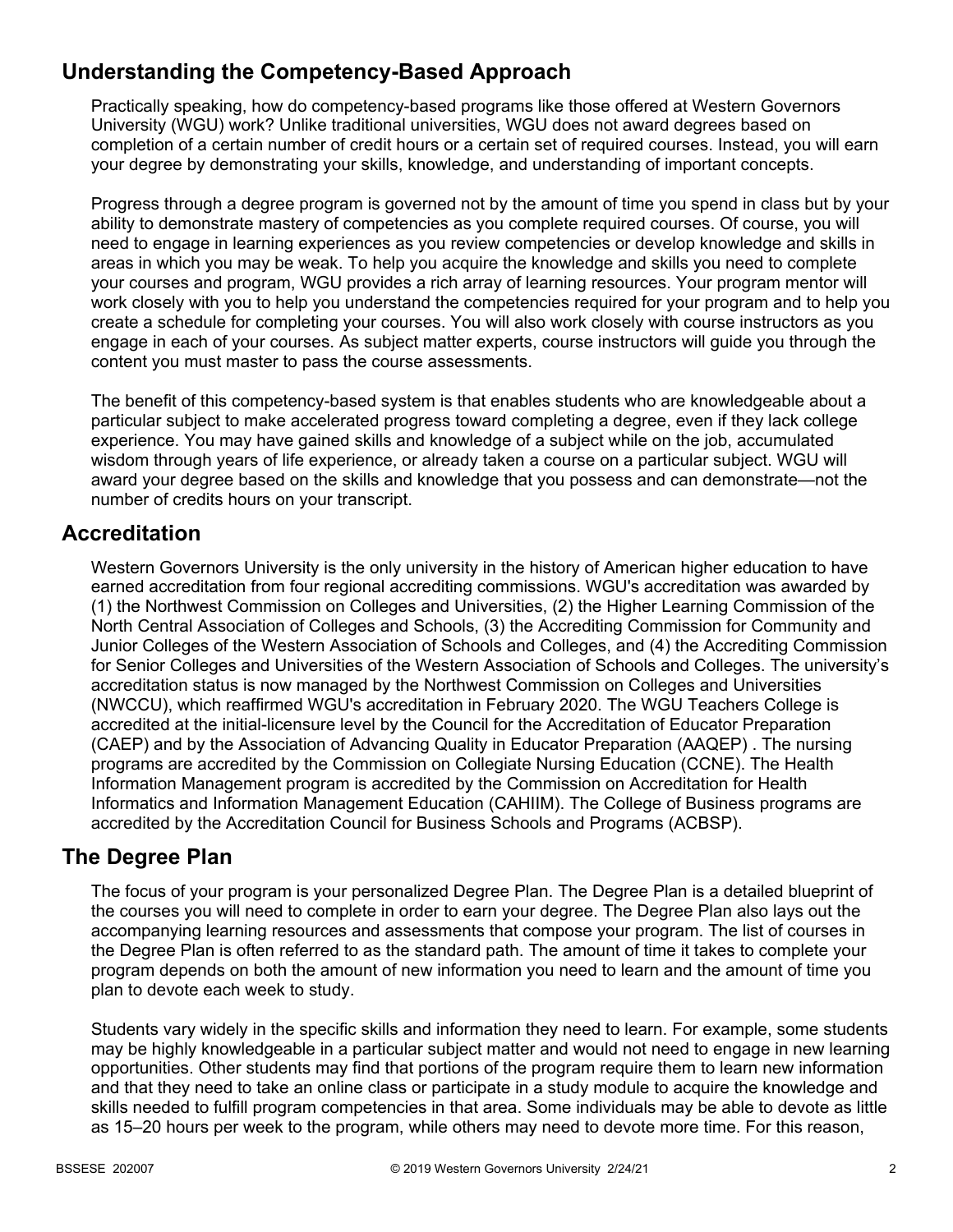pre-assessments are there to help your program mentor form a profile of your prior knowledge and create a personalized Degree Plan.

## **How You Will Interact with Faculty**

At WGU, faculty serve in specialized roles, and they will work with you individually to provide the guidance, instruction, and support you will need to succeed and graduate. As a student, it is important for you to take advantage of this support. It is key to your progress and ultimate success.

Upon your enrollment, you will be assigned a program mentor—an expert in your field of study who will provide you with regular program-level guidance and support from the day you start until the day you graduate. Your program mentor will set up regular telephone appointments (weekly at first) with you, which you will be expected to keep. The mentor will review program competencies with you and work with you to develop a plan and schedule for your coursework. Your program mentor will serve as your main point of contact throughout your program—helping you set weekly study goals, recommending specific learning materials, telling you what to expect in courses, and keeping you motivated. In addition to regular calls, your program mentor is available to help you resolve questions and concerns as they arise.

For many of the courses at WGU, you will be required to complete performance assessments. These include reports, papers, presentations, and projects that let you demonstrate your mastery of the required competencies. A separate group of faculty members, called evaluators, will review your work to determine whether it meets requirements. Evaluators are also subject matter experts in their field of evaluation. If your assessment needs further work before it "passes," these evaluators, who review your work anonymously, will provide you with instructional feedback to help you meet evaluation standards and allow you to advance.

## **Connecting with Other Mentors and Fellow Students**

As you proceed through your Degree Plan, you will have direct contact with multiple faculty members. These communications can take a variety of forms, including participation in one-on-one discussions, chats in the learning communities, and live cohort and webinar opportunities. As a WGU student, you will have access to your own personal MyWGU Student Portal, which will provide a gateway to your courses of study, learning resources, and learning communities where you will interact with faculty and other students.

The learning resources in each course are specifically designed to support you as you develop competencies in preparation for your assessments. These learning resources may include reading materials, videos, tutorials, cohort opportunities, community discussions, and live discussions that are guided by course instructors who are experts in their field. You will access your program community during your orientation course to network with peers who are enrolled in your program and to receive continued support through professional enrichment and program-specific chats, blogs, and discussions. WGU also provides Student Services associates to help you and your program mentor solve any special problems that may arise.

## **Orientation**

The WGU orientation course focuses on acquainting you with WGU's competency-based model, distance education, technology, and other resources and tools available for students. You will also utilize WGU program and course communities, participate in activities, and get to know other students at WGU. The orientation course must be completed before you can start your first term at WGU.

# **Transferability of Prior College Coursework**

Because WGU is a competency-based institution, it does not award degrees based on credits but rather on demonstration of competency. WGU undergraduate programs may accept transfer credits or apply a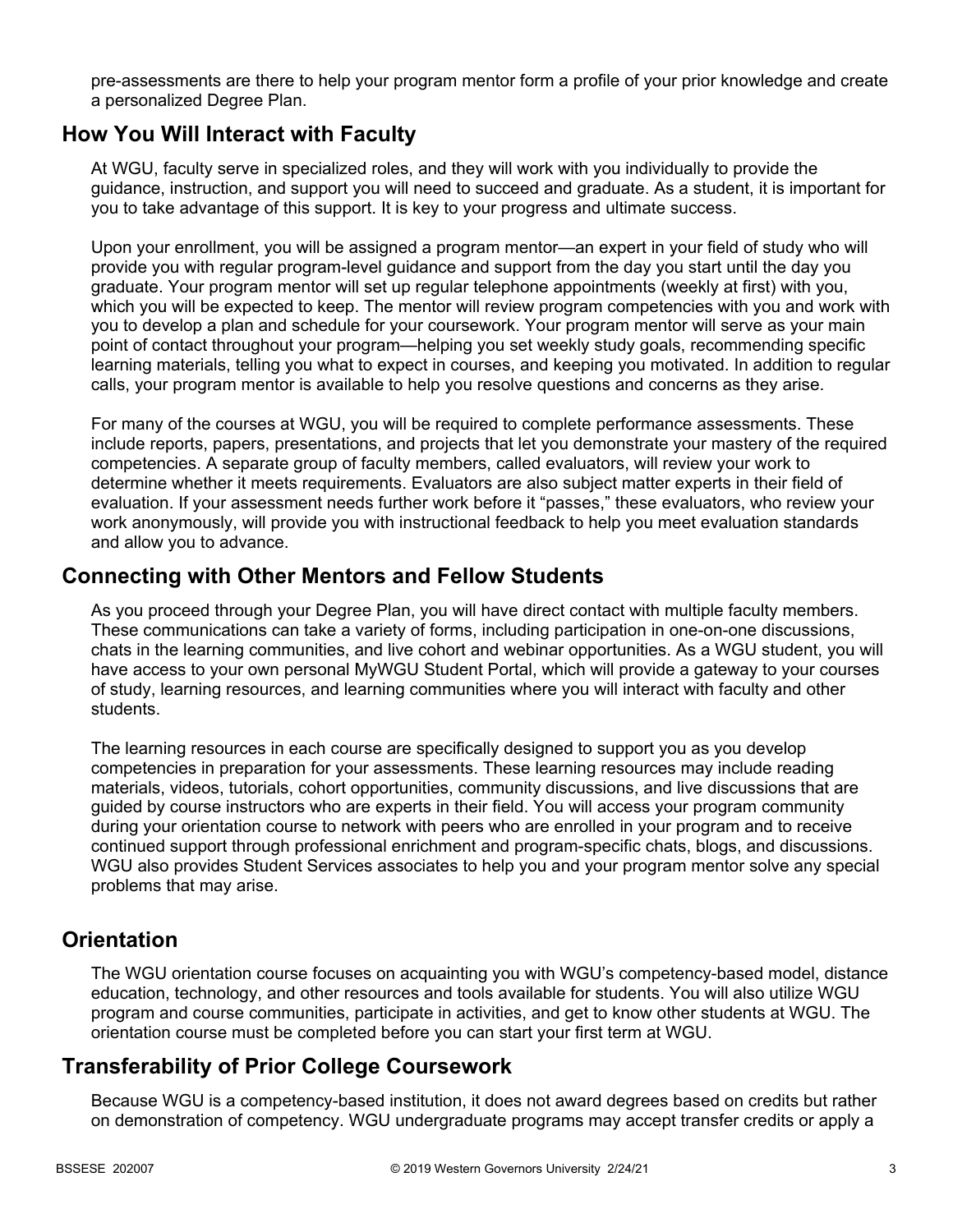'Requirement Satisfied' (RS) in some cases. Refer to your specific program transfer guidelines to determine what can be satisfied by previously earned college credits. In most cases, WGU does not accept college transfer credits at the graduate (master's) level. Students entering graduate programs must have their undergraduate degree transcripts verified before being admitted to WGU. In addition to a program's standard course path, there may be additional state-specific requirements.

### [Click here for the Student Handbook](http://cm.wgu.edu/)

WGU does not waive any requirements based on a student's professional experience and does not perform a "résumé review" or "portfolio review" that will automatically waive any degree requirements. Degree requirements and transferability rules are subject to change in order to keep the degree content relevant and current.

Remember, WGU's competency-based approach lets you take advantage of your knowledge and skills, regardless of how you obtained them. Even when you do not directly receive credit, the knowledge you possess may help you accelerate the time it takes to complete your degree program.

## **Continuous Enrollment, On Time Progress, and Satisfactory Academic Progress**

WGU is a "continuous enrollment" institution, which means you will be automatically enrolled in each of your new terms while you are at WGU. Each term is six months long. Longer terms and continuous enrollment allow you to focus on your studies without the hassle of unnatural breaks between terms that you would experience at a more traditional university. At the end of every six-month term, you and your program mentor will review the progress you have made and revise your Degree Plan for your next sixmonth term.

WGU requires that students make measurable progress toward the completion of their degree programs every term. We call this "On-Time Progress," denoting that you are on track and making progress toward on-time graduation. As full-time students, graduate students must enroll in at least 8 competency units each term, and undergraduate students must enroll in at least 12 competency units each term. Completing at least these minimum enrollments is essential to On-Time Progress and serves as a baseline from which you may accelerate your program. We measure your progress based on the courses you are able to pass, not on your accumulation of credit hours or course grades. Every time you pass a course, you are demonstrating that you have mastered skills and knowledge in your degree program. For comparison to traditional grading systems, passing a course means you have demonstrated competency equivalent to a "B" grade or better.

WGU assigns competency units to each course in order to track your progress through the program. A competency unit is equivalent to one semester credit of learning. Some courses may be assigned 3 competency units while others may be as large as 12 competency units.

Satisfactory Academic Progress (SAP) is particularly important to students on financial aid because you must achieve SAP in order to maintain eligibility for financial aid. We will measure your SAP quantitatively by reviewing the number of competency units you have completed each term. In order to remain in good academic standing, you must complete at least 66.67% of the units you attempt over the length of your program—including any courses you add to your term to accelerate your progress. Additionally, during your first term at WGU you must pass at least 3 competency units in order to remain eligible for financial aid. We know that SAP is complex, so please contact a financial aid counselor should you have additional questions. \*Please note: The Endorsement Preparation Program in Educational Leadership is not eligible for federal financial aid.

## **Courses**

Your Degree Plan includes courses needed to complete your program. To obtain your degree, you will be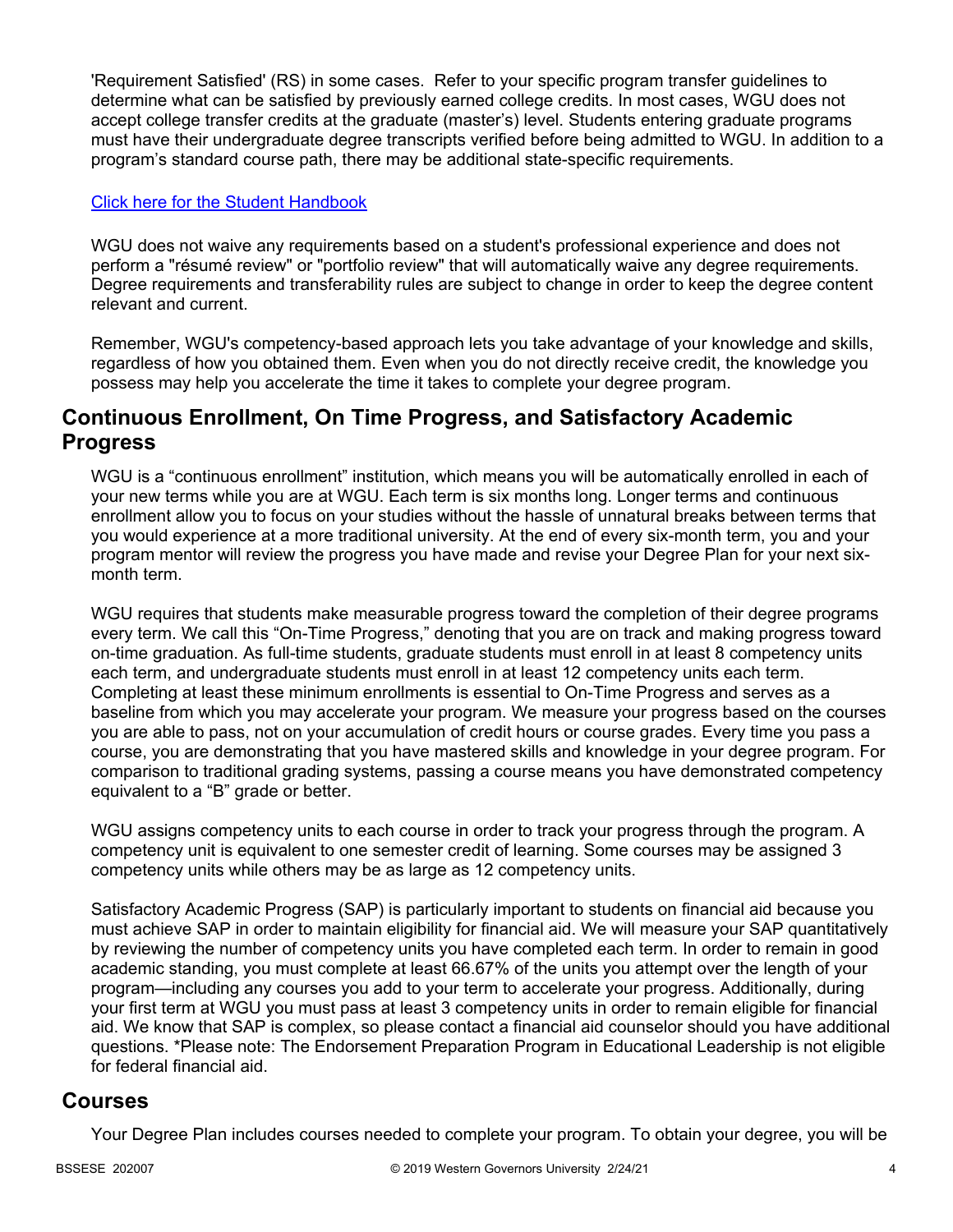required to demonstrate your skills and knowledge by completing the assessment(s) for each course. In general there are two types of assessments: performance assessments and objective assessments. Performance assessments contain, in most cases, multiple scored tasks such as projects, essays, and research papers. Objective assessments include multiple-choice items, multiple-selection items, matching, short answer, drag-and-drop, and point-and-click item types, as well as case study and videobased items. Certifications verified through third parties may also be included in your program. More detailed information about each assessment is provided in each course of study.

# **External Content & Basic Skills Exams**

Western Governors University requires that candidates pass the state-mandated content exam that aligns with their WGU program in addition to a basic skills exam (initial licensure programs only). Specific information regarding required content and basic skills exams required for each program and state can be found in the WGU Student Handbook. In many cases, it is the candidates' responsibility to register and pay for the required exams and submit their official passing score reports to WGU.

## **State Licensure Requirements**

Many states have specific licensure requirements that are not part of WGU programs that you will have to fulfill in addition to the degree requirements of your program. These state licensure requirements might include, but are not limited to: subject-specific licensure exams, state-specific teacher performance assessments, course work related to state history, basic skills exams, and background clearances. The WGU Student Handbook outlines the credentialing requirements of each state. Teacher candidates should consult the applicable section to become familiar with their state's expectations regarding licensure.

# **Learning Resources**

WGU works with many different educational partners, including enterprises, publishers, training companies, and higher educational institutions, to provide high-quality and effective learning resources that match the competencies you are developing. These vary in type, and may be combined to create the best learning experience for your course. A learning resource can be an e-textbook, online module, study guide, simulation, virtual lab, tutorial, or a combination of these. The cost of most learning resources are included in your tuition and Learning Resource Fee. They can be accessed or enrolled for through your courses. Some degree-specific resources are not covered by your tuition, and you will need to cover those costs separately. WGU also provides a robust library to help you obtain additional learning resources, as needed.

## Mobile Compatibility:

The following article provides additional details about the current state of mobile compatibility for learning resources at WGU. It includes a list that can be referenced to determine the mobile friendliness of all core course materials used in a program.

[Student Handbook article: Can I use my mobile device for learning resources?](https://cm.wgu.edu/t5/Frequently-Asked-Questions/Can-I-use-my-mobile-device-for-learning-resources/ta-p/396)

## **Standard Path**

As previously mentioned, competency units (CUs) have been assigned to each course in order to measure your academic progress. If you are an undergraduate student, you will be expected to enroll in a minimum of 12 competency units each term. Graduate students are expected to enroll in a minimum of 8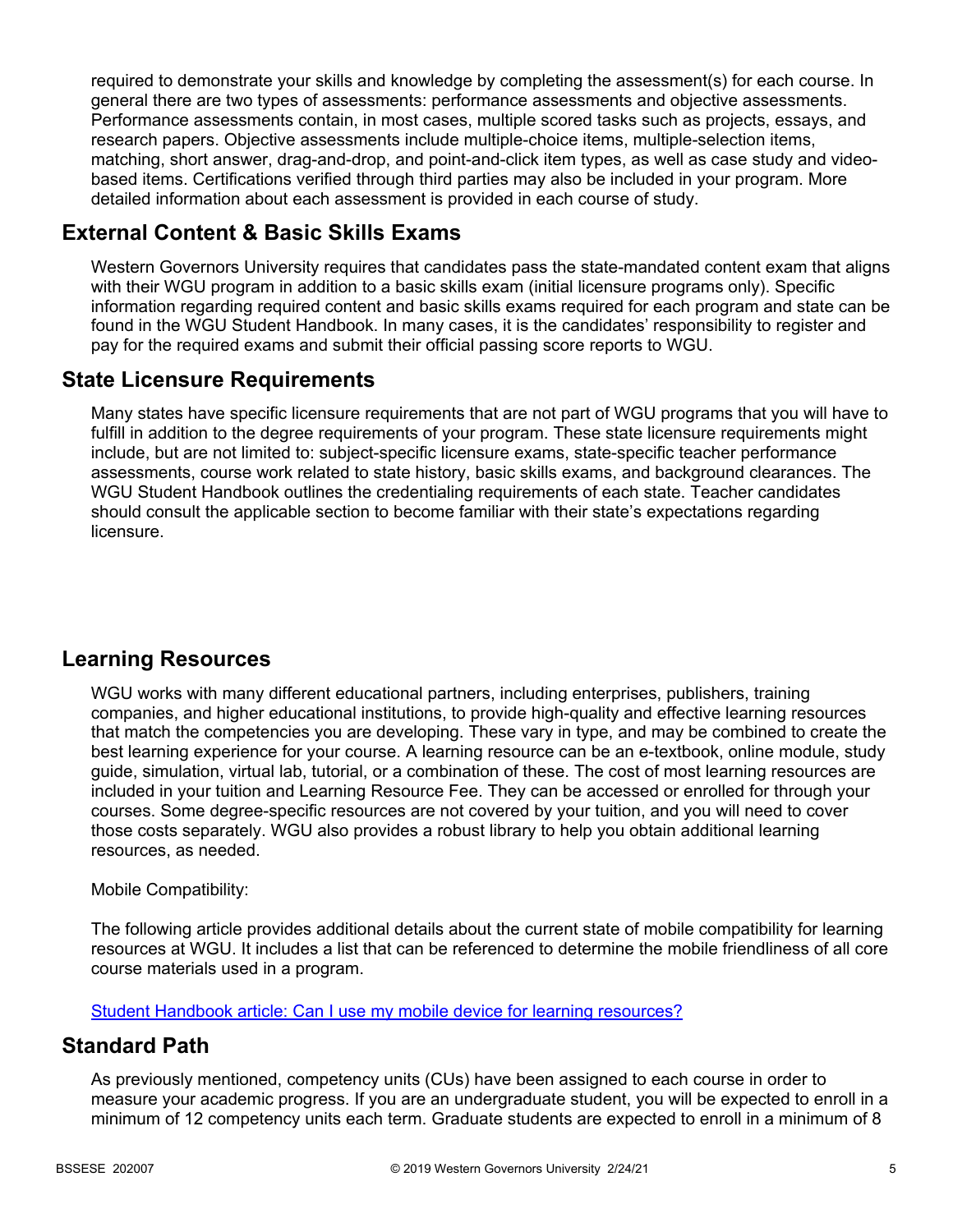competency units each term. A standard plan for a student for this program who entered WGU without any transfer units would look similar to the one on the following page. Your personal progress can be faster, but your pace will be determined by the extent of your transfer units, your time commitment, and your determination to proceed at a faster rate.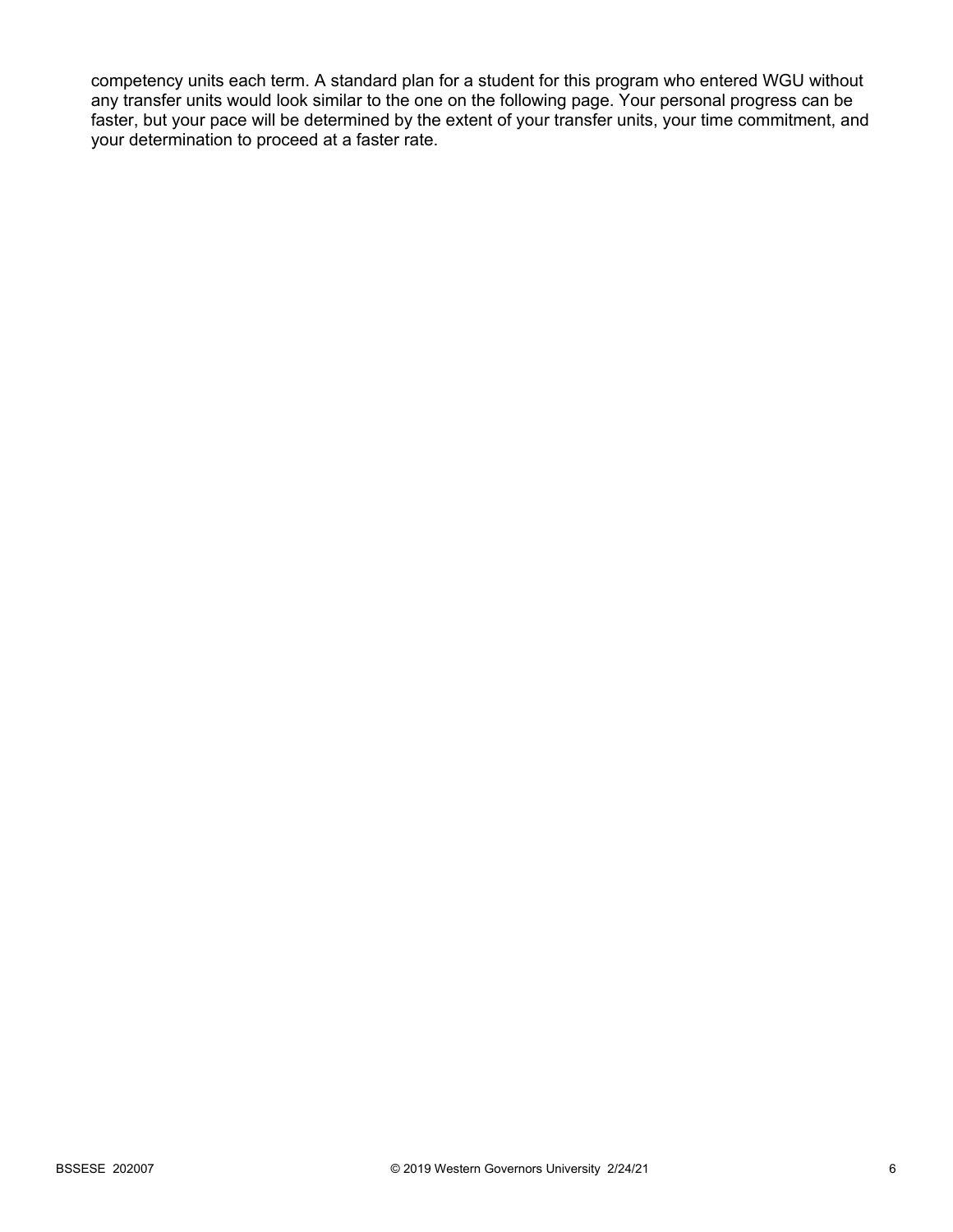# **Standard Path** *for* **Bachelor of Science, Science Education (Secondary Earth Science)**

| <b>Course Description</b>                                               | <b>CU<sub>s</sub></b> |
|-------------------------------------------------------------------------|-----------------------|
| <b>Concepts in Science</b>                                              | 2                     |
| <b>Educational Foundations</b>                                          | 2                     |
| <b>English Composition I</b>                                            | 3                     |
| <b>Integrated Physical Sciences</b>                                     | 3                     |
| <b>Natural Science Lab</b>                                              | 2                     |
| Educational Psychology and Development of Children and Adolescents      | 4                     |
| Introduction to Biology                                                 | 3                     |
| College Algebra                                                         | 4                     |
| <b>English Composition II</b>                                           | 3                     |
| The School as a Community of Care                                       | 3                     |
| Introduction to Communication                                           | 3                     |
| <b>Applied Probability and Statistics</b>                               | 3                     |
| <b>Fundamentals of Diverse Learners</b>                                 | 4                     |
| <b>Managing Engaging Learning Environments</b>                          | 3                     |
| Chemistry with Lab                                                      | 4                     |
| <b>Survey of United States History</b>                                  | 3                     |
| <b>Ecology and Environmental Science</b>                                | 3                     |
| Introduction to Curriculum, Instruction, and Assessment                 | 3                     |
| Assessing Impact on Student Learning                                    | 3                     |
| <b>General Physics</b>                                                  | 5                     |
| Introduction to Humanities                                              | 3                     |
| Geology I: Physical                                                     | 4                     |
| Geology II: Earth Systems                                               | 4                     |
| Educational Technology for Teaching and Learning                        | 3                     |
| Astronomy                                                               | 3                     |
| Science, Technology, and Society                                        | 5                     |
| The Ocean Systems                                                       | 4                     |
| Earth Science: Content Knowledge                                        | $\overline{2}$        |
| Secondary Reading Instruction and Interventions                         | 3                     |
| Secondary Disciplinary Literacy                                         | 3                     |
| Science Methods-Secondary Earth Science                                 | 4                     |
| Preclinical Experiences in Science                                      | 3                     |
| Supervised Demonstration Teaching in Science, Observations 1 and 2      | 3                     |
| Supervised Demonstration Teaching in Science, Observation 3 and Midterm | 3                     |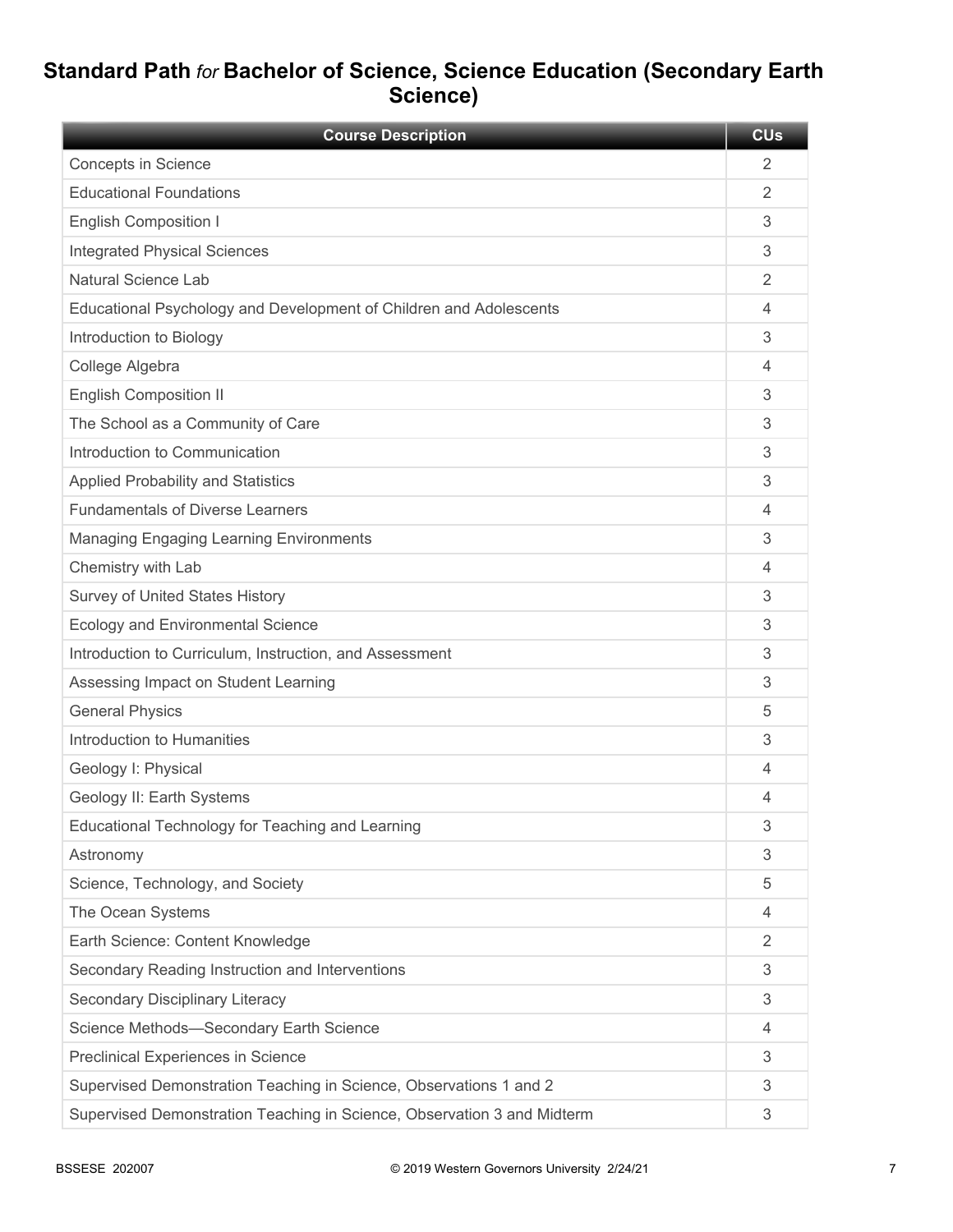| <b>Course Description</b>                                             | <b>CU<sub>s</sub></b> |
|-----------------------------------------------------------------------|-----------------------|
| Supervised Demonstration Teaching in Science, Observations 4 and 5    |                       |
| Supervised Demonstration Teaching in Science, Observation 6 and Final |                       |
| Teacher Performance Assessment in Science                             |                       |
| Professional Portfolio                                                |                       |
| Cohort Seminar                                                        |                       |

# **Changes to Curriculum**

WGU publishes an Institutional Catalog, which describes the academic requirements of each degree program. Although students are required to complete the program version current at the time of their enrollment, WGU may modify requirements and course offerings within that version of the program to maintain the currency and relevance of WGU's competencies and programs. When program requirements are updated, students readmitting after withdrawal from the university will be expected to re-enter into the most current catalog version of the program.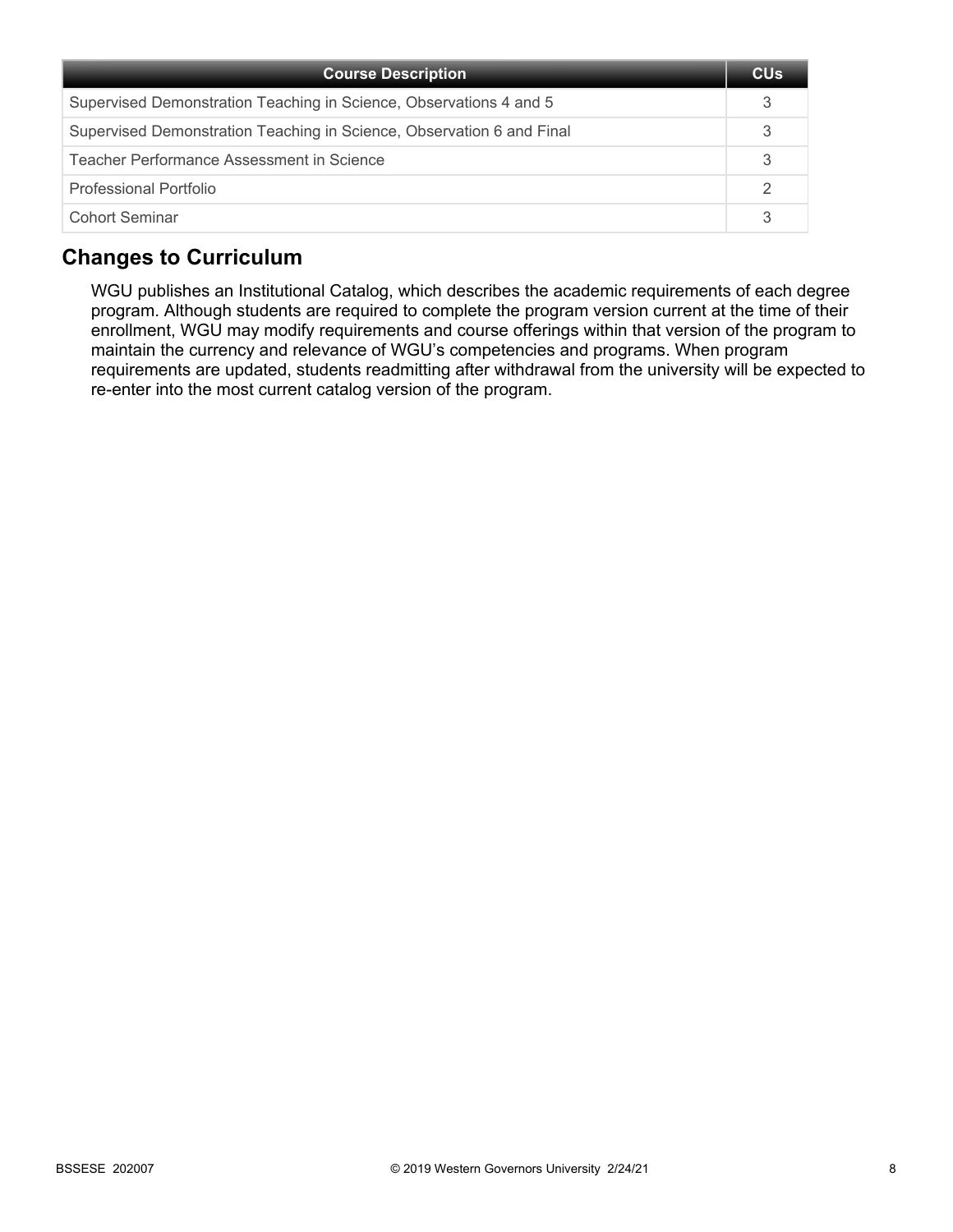# **Areas of Study** for **Bachelor of Science, Science Education (Secondary Earth Science)**

The following section includes the areas of study in the program, with their associated courses. Your specific learning resources and level of instructional support will vary based on the individual competencies you bring to the program and your confidence in developing the knowledge, skills, and abilities required in each area of the degree. The Degree Plan and learning resources are dynamic, so you need to review your Degree Plan and seek the advice of your mentor regarding the resources before you purchase them.

## **Science**

### **Concepts in Science**

Concepts in Science for undergraduates provides students seeking a bachelor's degree and initial teacher licensure in science education with an introduction to essential science themes present within and across all science disciplines, including chemistry, physics, biology, and the geosciences. These themes include comprehending the magnitude of the physical and natural world, analyzing and converting measurements, understanding the basic nature and behavior of matter and energy, examining atomic structure, identifying and naming basic types of chemical bonds, and analyzing and interpreting scientific data. Concepts in Science provides a solid foundation for future, in-depth scientific studies and should be taken prior to any other science content course. There are no prerequisites for this course.

*This course covers the following competencies:*

- *Begin your course by discussing your course planning tool report with your instructor and creating your personalized course plan together.*
- *The graduate applies principles of measurement to solve scientific problems.*
- *The graduate explains how various forms of matter and energy respond to physical and chemical changes to understand how matter and energy flow within and among systems.*
- *The graduate determines the composition of atoms and compounds to understand the properties of matter.*
- *The graduate analyzes numeric data to identify patterns and relationships.*

# **Professional Core**

#### **Educational Foundations**

Educational Foundations is a key component of WGU's Professional Core and is a required course for all initial licensure candidates. The course provides candidates with early classroom experience where they observe multiple school settings at three different levels of schooling and interview an educator to learn how state standards and various legal and ethical issues affect classrooms today. The course also provides candidates with opportunities to gain foundational knowledge about what it means to be a teacher in the current educational context while exploring their future role within the larger landscape of historical and cultural influences. This course ensures candidates have a firm grasp on important issues affecting educators including state standards-based curriculum, legal and ethical requirements affecting educational opportunities, and professionalism, preparing them for subsequent coursework within the Professional Core and their content area major courses. Five preclinical hours are interwoven throughout this course, and cross-cutting themes of technology and diversity are introduced for further development throughout the candidate's programs.

*This course covers the following competencies:*

- *Begin your course by discussing your course planning tool report with your instructor and creating your personalized course plan together.*
- *The graduate analyzes the role of historical and cultural influences, including issues of federal and state governance, in determining standard educational practices and ensuring equal access to educational opportunities.*
- *The graduate examines the impact of standards-based curriculum on students and teachers to determine how it supports a school's goals.*
- *The graduate evaluates the application of educational best practices in diverse learning settings to inform teaching practice.*
- *The graduate explores pathways and opportunities for professional development to grow as an educator.*

## **Educational Psychology and Development of Children and Adolescents**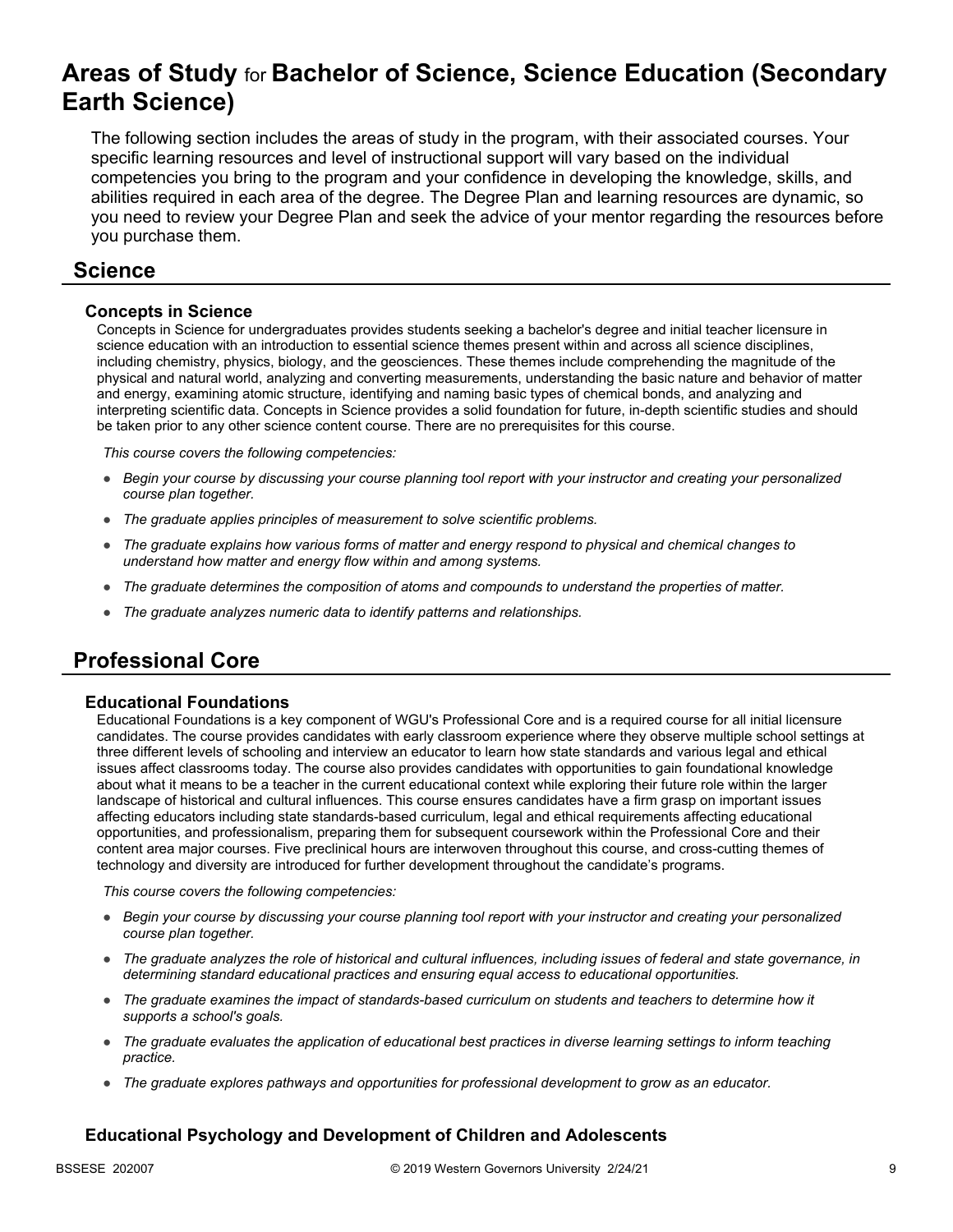Educational Psychology and Development of Children and Adolescents is a key component of WGU's Professional Core and is a required course for all initial licensure candidates. This course prepares candidates to support classroom practices grounded in research-validated principles from the areas of educational psychology and child/adolescent development. Candidates will be introduced to learning theories that equip them with the knowledge and skills necessary to support the diverse populations of students with whom they will interact. This course addresses theories of human development, spanning early childhood through adolescence, and candidates completing this course will be able to explain and analyze the guiding perspectives on linguistic, physical, cognitive, and social development. This course will also cover appropriate instructional and assessment strategies to support student learning and development. Candidates will engage in four hours of virtual classroom observations related to issues in educational psychology and learner development. Cross-cutting themes of technology and diversity are interwoven for further development. This course is designed to be taken after successful completion of the Educational Foundations course.

*This course covers the following competencies:*

- *Begin your course by discussing your course planning tool report with your instructor and creating your personalized course plan together.*
- *The graduate describes theories of development across the cognitive, linguistic, social, emotional, and physical areas to understand the needs of students at various developmental levels.*
- *The graduate evaluates the influence of students' developmental characteristics on their learning and evaluates performance to inform instructional decisions.*
- *The graduate recommends instructional strategies that will positively impact learning, based on principles of learning theories.*
- *The graduate evaluates classroom practices to determine how theories of child and adolescent psychology, learning, and development are applied in the classroom environment.*

#### **The School as a Community of Care**

The School as a Community of Care is a key component of WGU's Professional Core and is a required course for all initial licensure candidates. This course prepares candidates to meet the social and emotional needs of learners, taking into account theories and philosophical perspectives on child and adolescent development and learning. Candidates learn to effectively collaborate with parents, families, caregivers, and other community stakeholders in each child's education, to build a strong foundation for academic and personal success. Emphasis is placed on family engagement as candidates gain knowledge of individual, cultural, and community assets that can be used to facilitate learner growth and development, as well as understand mental health and emotional differences among learners that may necessitate leveraging additional resources to support students' wellbeing. Issues of youth mental health, substance abuse, suicide awareness and prevention, and abuse within families will be addressed as will the importance of parent involvement. Candidates will engage in seven hours of preclinical experiences, which include visual observations of learning environments that involve parents and families in their children's' education while supporting the social and emotional learning (SEL) needs of learners and an interview with an educational professional to explore topics related to parent involvement, youth mental health issues, and professional responsibilities to ensure student wellbeing. Additionally, crosscutting themes of technology and diversity are interwoven for further development. This course is designed to be taken after successful completion of the Educational Psychology and Development of Children and Adolescents course.

*This course covers the following competencies:*

- *Begin your course by discussing your course planning tool report with your instructor and creating your personalized course plan together.*
- *The graduate plans for learning environments that meet all students' cultural, social, and emotional learning needs by incorporating knowledge of individual learners, diverse cultures, and communities.*
- *The graduate develops strategies to address the social and emotional learning (SEL) needs of students, including the incorporation of trauma-informed or restorative instructional practices.*
- *The graduate identifies appropriate resources and processes to support the mental health and emotional well-being of students.*
- *The graduate collaborates with families, caretakers, and the larger community to identify partnerships that facilitate learner growth.*

#### **Fundamentals of Diverse Learners**

Fundamentals of Diverse Learners is a key component of WGU's Professional Core and is a required course for all initial licensure candidates. This course prepares candidates to consider and address the wide range of learning needs in the classrooms of today. This course teaches candidates to identify and support the needs of diverse populations of learners, including, for example, students with disabilities (INCLUDING DYSLEXIA), English language learners, and gifted and talented students. Practical strategies for differentiating instruction while creating a safe, inclusive, and culturally responsive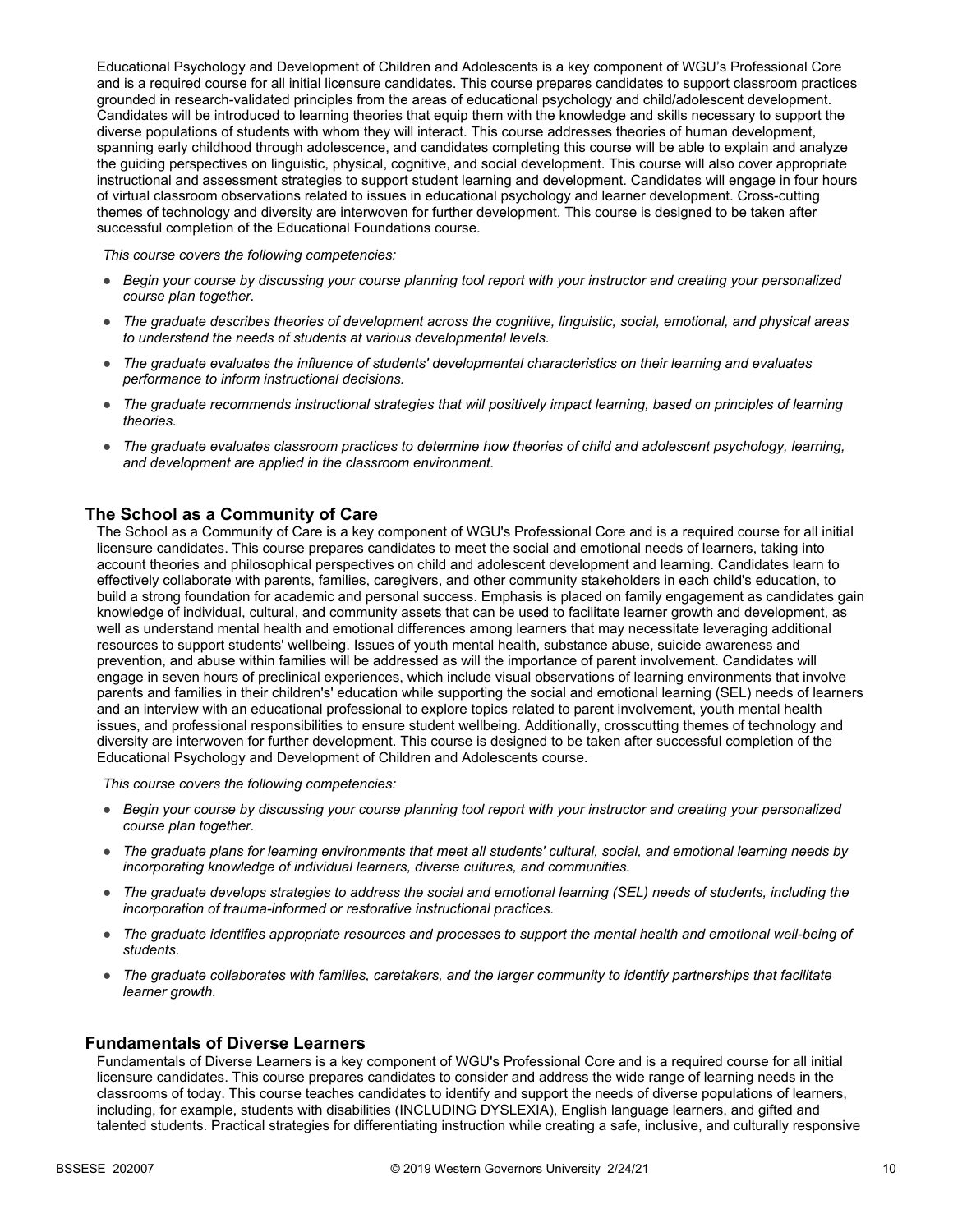learning environment are explored. This course helps candidates develop skills for partnering with parents and advocating for all students, particularly those impacted by provisions of IDEA and Section 504 of the Rehabilitation Act. Multitiered systems of supports are addressed to prepare candidates for their future classrooms as they seek to select appropriate instructional practices and interventions to best serve their students. Candidates will engage in four hours of preclinical experiences that includes a simulated teaching experience in which skills learned can be applied. Cross-cutting themes of technology and diversity are interwoven for further development. This course is designed to be taken after successful completion of the School as a Community of Care course.

*This course covers the following competencies:*

- *Begin your course by discussing your course planning tool report with your instructor and creating your personalized course plan together.*
- *The graduate analyzes the application of policies, practices, and legal requirements to inform teaching practice.*
- *The graduate creates inclusive learning environments featuring multitiered systems of supports to address the needs of all students, including exceptional learners and English learners.*
- *The graduate creates learning experiences that accommodate the needs of students with exceptionalities, including gifted and talented students, in order to facilitate the success of all learners.*
- *The graduate integrates equity pedagogy to address the needs of multicultural learners.*
- *The graduate plans learning experiences that accommodate linguistic diversity to facilitate the success of all learners.*
- *The graduate recommends strategies to engage with students, families, administrators, and other stakeholders in ways that are effective, legal, and ethical.*

#### **Managing Engaging Learning Environments**

Managing Engaging Learning Environments is a key component of WGU's Professional Core and is a required course for all initial licensure candidates. This course prepares candidates to establish and contribute to safe and productive learning environments that support the success of all learners by ensuring student engagement and motivation for learning. Candidates will learn strategies, such as incorporating consistent routines and expectations, to provide positive behavior supports, increase learner motivation, promote active learning and self-direction, and ensure a safe and productive classroom setting that fosters a sense of community through collaborative educational practices. The course will culminate in evidence-based, practical application of current strategies, theories, or philosophical perspectives related to motivating and engaging all students in a learning community. Candidates will engage in seven hours of preclinical experiences that include both virtual observations of classroom settings and time in a simulated classroom environment where theory can be put into practice. Cross-cutting themes of technology and diversity are interwoven for further development. This course is designed to be taken after successful completion of the Fundamentals of Diverse Learners course.

*This course covers the following competencies:*

- *Begin your course by discussing your course planning tool report with your instructor and creating your personalized course plan together.*
- *The graduate establishes norms and routines to create a safe and productive learning environment that encourages positive social interactions, individual and collaborative learning, and appropriate classroom behaviors.*
- *The graduate interacts with each student in a way that builds positive relationships by using knowledge of individual learners, diverse cultures, and communities.*
- *The graduate analyzes the theoretical foundations and application of classroom management strategies, including behavior support and conflict management, to inform teaching practice.*
- *The graduate recommends strategies that are motivating and encourage active engagement from all students.*

#### **Introduction to Curriculum, Instruction, and Assessment**

Introduction to Curriculum, Instruction, and Assessment is a key component of WGU's Professional Core and is a required course for all initial licensure candidates. This course provides candidates with the knowledge and skills necessary to create engaging and standards-aligned lessons that meet the needs of all learners. Candidates will learn to analyze learner needs based on a variety of inputs, including their state P–12 standards, assessment results, and knowledge of learner differences. This course will help candidates design, deliver, and modify instruction in accordance to needs and educational requirements. Candidates will engage in three hours of preclinical experiences that include virtual classroom observations. They also will record a short teaching segment, allowing for authentic teaching experience. Crosscutting themes of technology and diversity are interwoven for continued development. This course is designed to be taken after successful completion of the Managing Engaging Learning Environments course.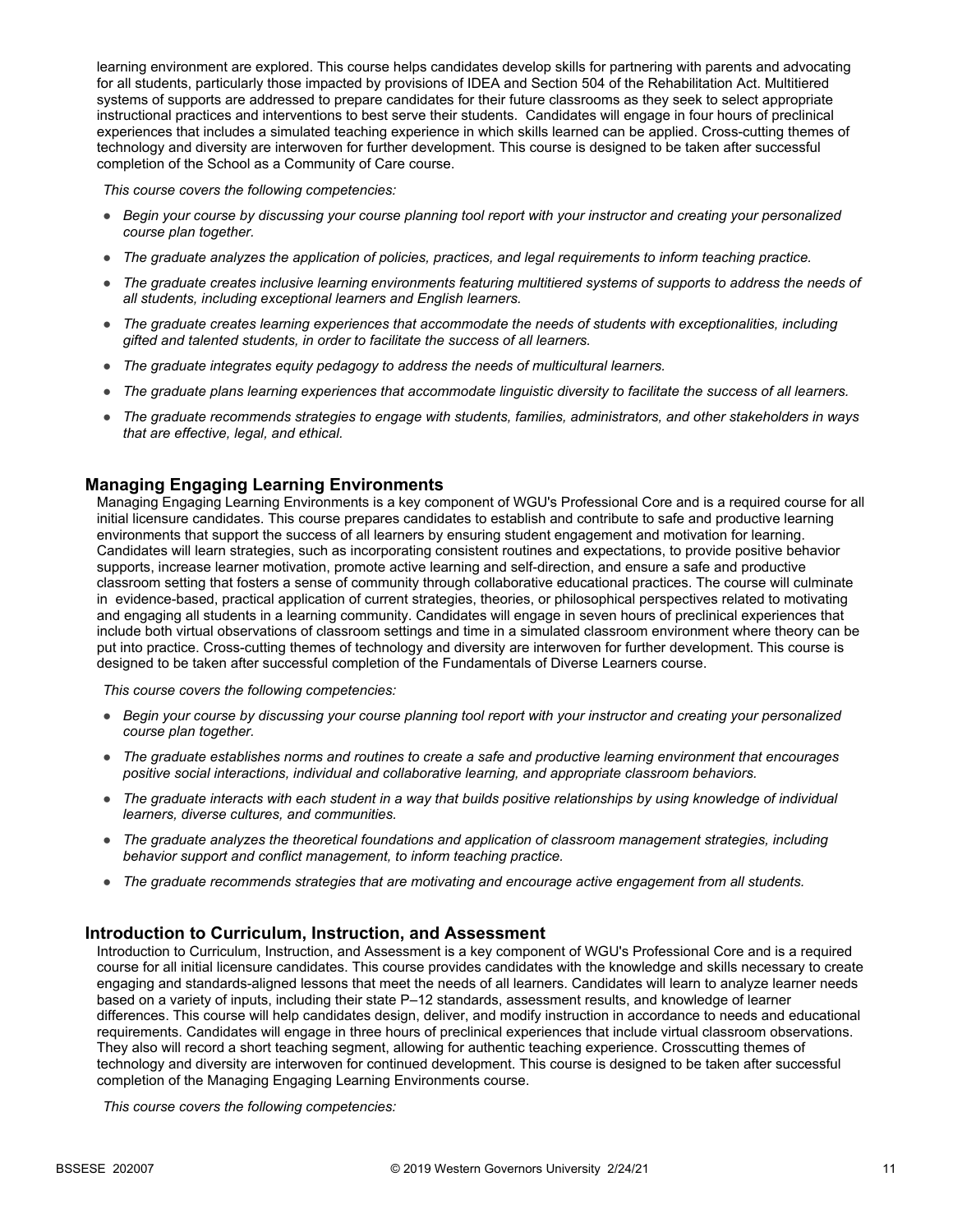- *Begin your course by discussing your course planning tool report with your instructor and creating your personalized course plan together.*
- *The graduate aligns lessons to learning goals by synthesizing knowledge about students and their assessment data.*
- *The graduate analyzes the role of various assessment types in evaluating student learning and planning future instruction.*
- *The graduate implements evidence-based instructional strategies to increase content area learning.*
- *The graduate differentiates instruction to facilitate mastery for all learners.*
- *The graduate incorporates cross-disciplinary instruction, skills, and content into lessons.*
- *The graduate creates standards-based instructional plans based on their state's P–12 standards that incorporate knowledge of learners' developmental needs, prior learning, and community and cultural context.*

#### **Assessing Impact on Student Learning**

Assessing Impact on Student Learning is a key component of WGU's Professional Core and is a required course for all initial licensure candidates. This course equips candidates to evaluate student learning and their own professional practice, ensuring candidates are prepared to ensure all learners' success. In this course, candidates learn multiple methods of assessment to ensure they are able to implement a balanced approach to assessment while monitoring their students' progress. Assessments types such as formative, summative, standardized, and common assessments are addressed so candidates understand their purposes and can apply them within the context of a lesson to determine impact on learning. Data literacy skills are taught to ensure candidates interpret and analyze individual and classroom data and apply their knowledge in ways that support academic success. Candidates will engage in three hours of preclinical experiences that include virtual classroom observations. Cross-cutting themes of technology and diversity are interwoven for further development. This course is designed to be taken after successful completion of the Introduction to Curriculum, Instruction, and Assessment course.

*This course covers the following competencies:*

- *Begin your course by discussing your course planning tool report with your instructor and creating your personalized course plan together.*
- *The graduate plans a progress-monitoring strategy, including formative, summative, and common assessments, that actively engages students in their own learning.*
- *The graduate analyzes assessment results to evaluate student learning and teacher effectiveness.*
- *The graduate makes evidence-based instructional decisions that are informed by student assessment data.*
- *The graduate determines their impact on learners and the broader school community through evaluation of teaching practice.*

### **Educational Technology for Teaching and Learning**

Educational Technology for Teaching and Learning is a key component of WGU's professional core and is a required course for all initial licensure candidates. This course prepares candidates to incorporate technology into their classroom practices in ways that improve teaching and learning. The ISTE standards will form the basis for their practice. The material will teach candidates to critically evaluate software and hardware options that may positively impact the classroom environment, while also increasing their awareness of ethical usage and considerations related to equity, access to technology, and appropriate use of technology by P–12 students. Assistive technologies to meet the needs of a diverse learner population also will be taught in this course. Candidates will engage in three hours of preclinical experience that include virtual observations of classroom practices incorporating technology to support educational goals. Crosscutting themes of technology and diversity are interwoven for further development. This course is designed to be taken after successful completion of the Assessing Impact on Student Learning course.

- *Begin your course by discussing your course planning tool report with your instructor and creating your personalized course plan together.*
- *The graduate analyzes how research-based applications of technology facilitate student learning.*
- *The graduate evaluates the application of technology in the classroom, including its impact on learning for all students and potential equity or access issues.*
- *The graduate promotes a technology-enabled classroom culture that is equitable, ethical, and socially responsible.*
- *The graduate applies curricular and instructional design principles to create effective digital learning environments.*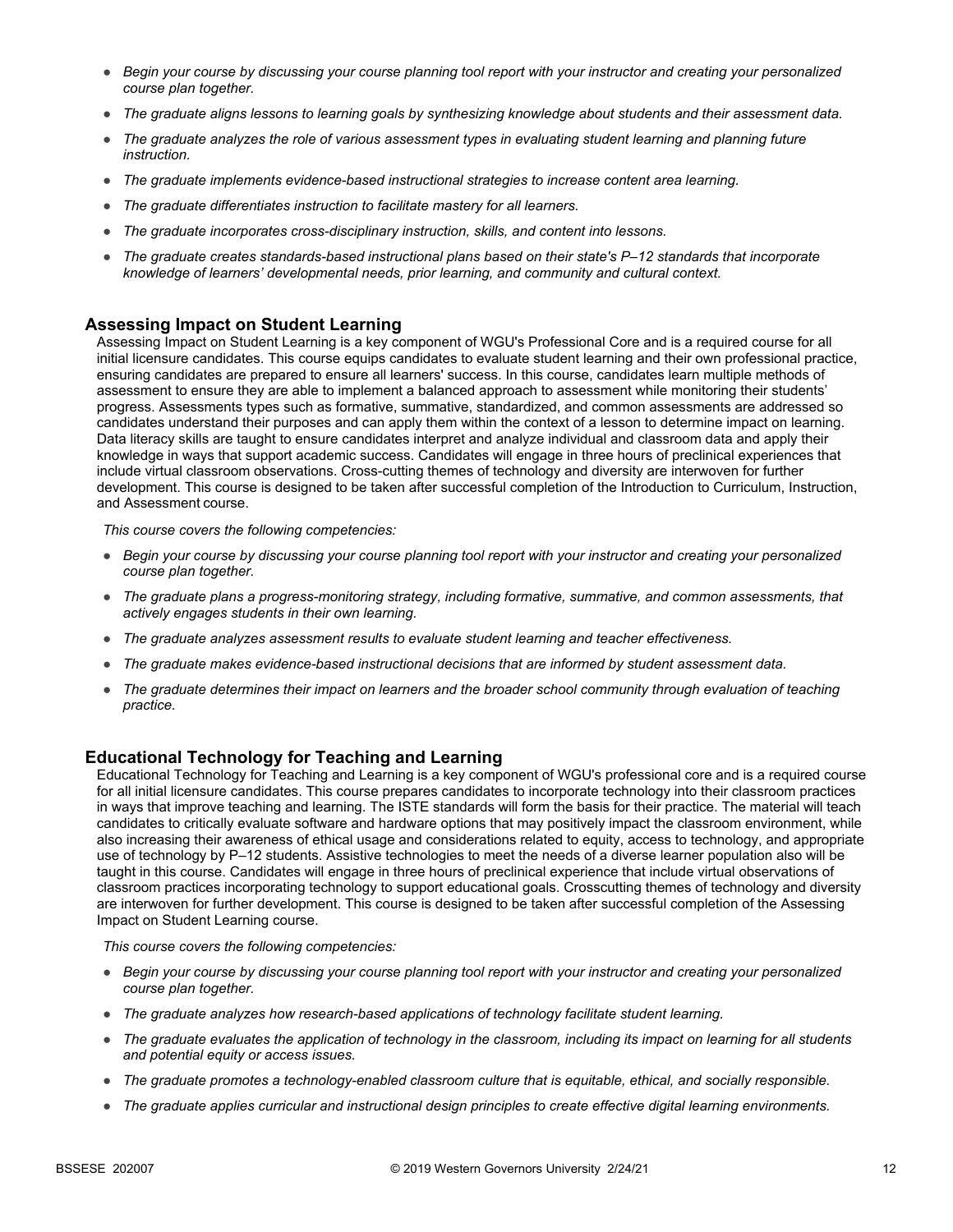- *The graduate recommends technology as an assessment tool to encompass multiple learner needs, provide in the moment feedback, and inform instruction.*
- *The graduate fosters student self-directedness and independent learning through the use of technology.*

## **General Education**

#### **English Composition I**

English Composition I introduces candidates to the types of writing and thinking that are valued in college and beyond. Candidates will practice writing in several genres with emphasis placed on writing and revising academic arguments. Instruction and exercises in grammar, mechanics, research documentation, and style are paired with each module so that writers can practice these skills as necessary. Composition I is a foundational course designed to help candidates prepare for success at the college level. There are no prerequisites for English Composition I.

*This course covers the following competencies:*

- *Begin your course by discussing your course planning tool report with your instructor and creating your personalized course plan together.*
- *The graduate applies appropriate grammatical rules, sentence structure, and writing conventions.*
- *The graduate selects appropriate rhetorical strategies that improve writing and argumentation.*
- *The graduate appropriately uses a given writing style.*
- *The graduate uses appropriate writing and revision strategies.*
- *The graduate integrates credible and relevant sources into written arguments.*
- *The graduate composes an appropriate narrative for a given context.*
- *The graduate composes an appropriate argumentative essay for a given context.*

#### **Integrated Physical Sciences**

This course provides students with an overview of the basic principles and unifying ideas of the physical sciences: physics, chemistry, and earth sciences. Course materials focus on scientific reasoning and practical, everyday applications of physical science concepts to help students integrate conceptual knowledge with practical skills.

*This course covers the following competencies:*

- *Begin your course by discussing your course planning tool report with your instructor and creating your personalized course plan together.*
- *The graduate describes the nature and process of science.*
- *The graduate examines applications of physics including fundamental concepts such as forces, motion, energy, and waves.*
- *The graduate examines applications of key chemistry concepts including the structure of matter and the behavior and conservation of matter in chemical reactions.*
- *The graduate describes the underlying organization, interactions, and processes within the Earth system including the Earth's structure and atmosphere, and Earth's interactions within the solar system.*

#### **College Algebra**

This course provides further application and analysis of algebraic concepts and functions through mathematical modeling of real-world situations. Topics include: real numbers, algebraic expressions, equations and inequalities, graphs and functions, polynomial and rational functions, exponential and logarithmic functions, and systems of linear equations.

- *Begin your course by discussing your course planning tool report with your instructor and creating your personalized course plan together.*
- *The graduate classifies and performs operations on real numbers; solves linear equations and inequalities; connects a linear equation to its graph; and identifies a function.*
- *The graduate solves systems of linear equations and their related applications.*
- *The graduate simplifies and factors polynomial expressions, and solves polynomial equations.*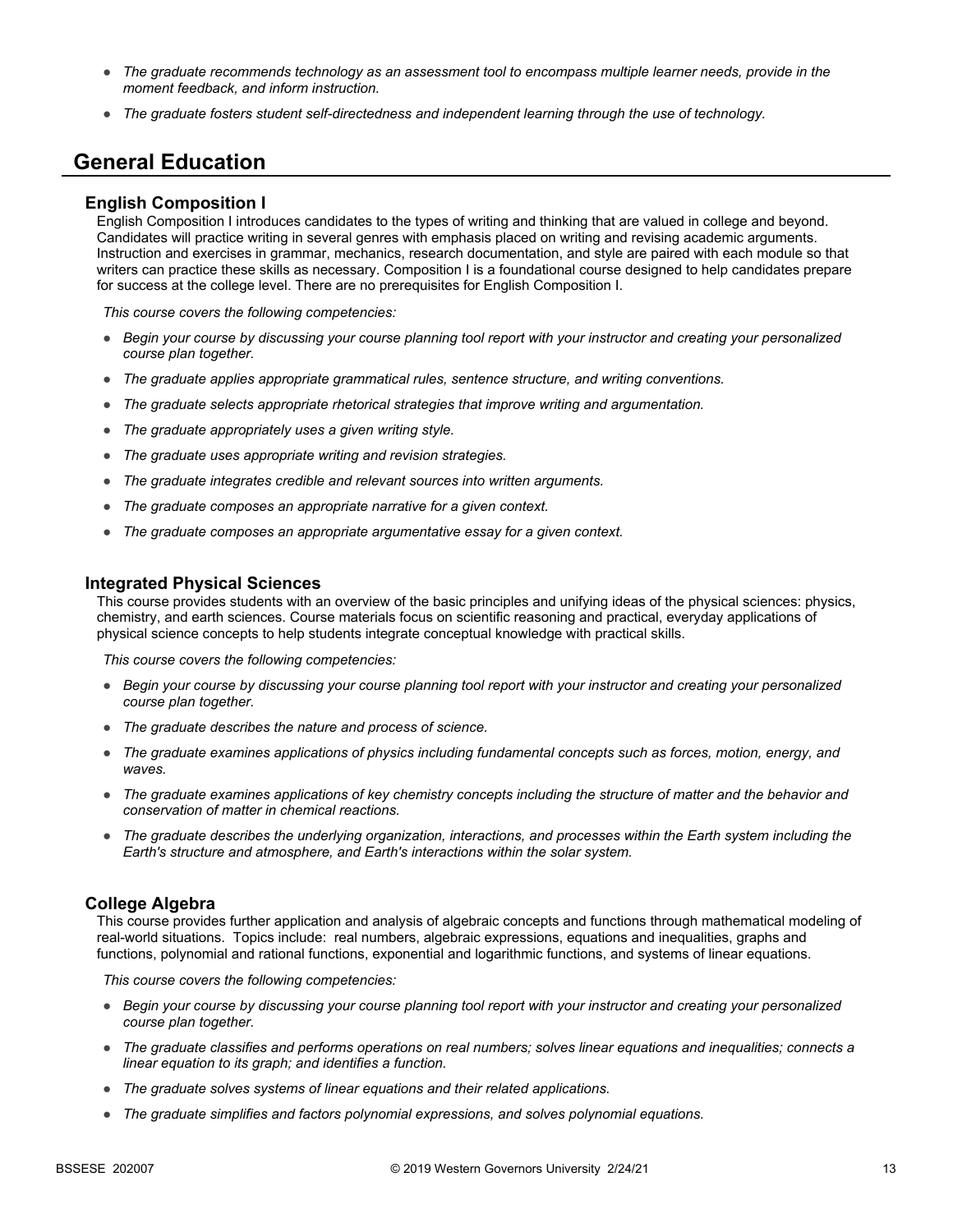- *The graduate simplifies rational, radical, and quadratic expressions, solves corresponding equations, and extends this knowledge to the study of functions.*
- *The graduate combines functions, finds inverse functions, solves exponential and logarithmic equations and functions.*

### **English Composition II**

English Composition II introduces candidates to the types of research and writing that are valued in college and beyond. Candidates will practice writing, with emphasis placed on research, writing, and revising an academic argument. Instruction and exercises in grammar, mechanics, research documentation, and style are paired with each module so that writers can practice these skills as necessary. Composition II is a foundational course designed to help candidates prepare for success at the college level. Composition I is the prerequisite for Composition II.

*This course covers the following competencies:*

- *Begin your course by discussing your course planning tool report with your instructor and creating your personalized course plan together.*
- *The graduate evaluates the quality, credibility, and relevance of evidence in order to integrate evidence into a final research paper.*
- *The graduate applies steps of the writing process appropriately to improve quality of writing.*
- *The graduate composes an argumentative research paper.*

#### **Introduction to Communication**

This introductory communication course allows candidates to become familiar with the fundamental communication theories and practices necessary to engage in healthy professional and personal relationships. Candidates will survey human communication on multiple levels and critically apply the theoretical grounding of the course to interpersonal, intercultural, small group, and public presentational contexts. The course also encourages candidates to consider the influence of language, perception, culture, and media on their daily communicative interactions. In addition to theory, candidates will engage in the application of effective communication skills through systematically preparing and delivering an oral presentation. By practicing these fundamental skills in human communication, candidates become more competent communicators as they develop more flexible, useful, and discriminatory communicative practices in a variety of contexts. Note: There are references within this video to Taskstream. If Taskstream is not part of your student experience, please disregard, and locate your task(s) within your course.

*This course covers the following competencies:*

- *Begin your course by discussing your course planning tool report with your instructor and creating your personalized course plan together.*
- *The graduate applies foundational elements of effective communication.*
- *The graduate applies appropriate communication strategies in interpersonal and group contexts.*
- *The graduate utilizes appropriate presentational communication strategies in personal and professional settings.*

#### **Applied Probability and Statistics**

Applied Probability and Statistics helps candidates develop competence in the fundamental concepts of basic statistics including introductory algebra and graphing; descriptive statistics; regression and correlation; and probability. Statistical data and probability are used in everyday life, science, business, information technology, and educational settings to make informed decisions about the validity of studies and the effect of data on decisions. This course discusses what constitutes sound research design and how to appropriately model phenomena using statistical data. Additionally, the content covers simple probability calculations based on events that occur in the business and IT industries. No prerequisites are required for this course.

- *Begin your course by discussing your course planning tool report with your instructor and creating your personalized course plan together.*
- *The graduate applies the operations, processes, and procedures of fractions, decimals, and percentages to evaluate quantitative expressions.*
- *The graduate applies the operations, processes, and procedures of basic algebra to evaluate quantitative expressions, and to solve equations and inequalities.*
- *The graduate evaluates categorical and quantitative data pertaining to a single variable using appropriate graphical*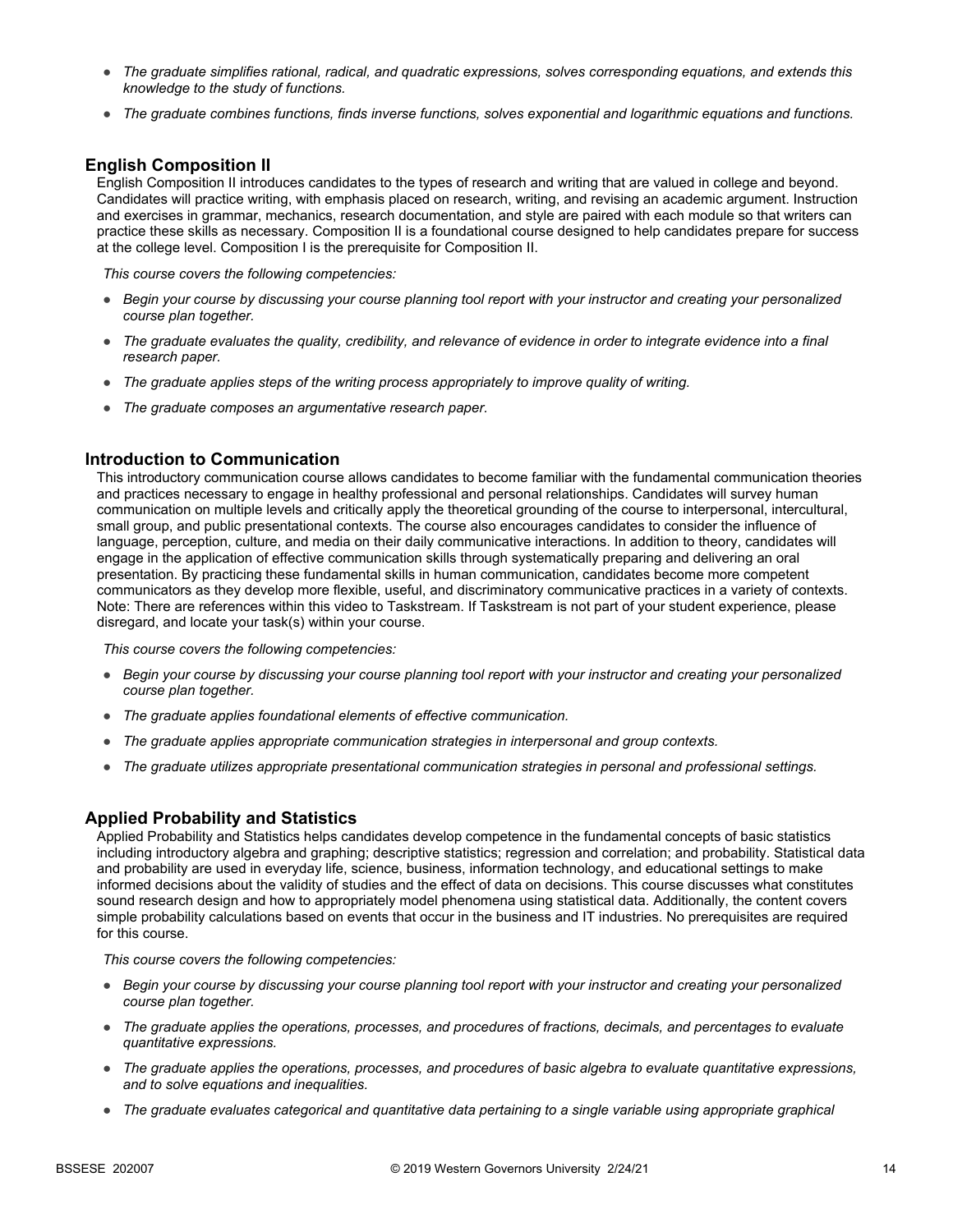*displays and numerical measures.*

- *The graduate evaluates the relationship between two variables through interpretation of visual displays and numerical measures.*
- *The graduate evaluates the relationship between two quantitative variables through correlation and regression.*
- *The graduate applies principles and methods of probability-based mathematics to explain and solve problems.*

### **Survey of United States History**

This course presents a broad and thematic survey of U.S. history from European colonization to the mid-twentieth century. Students will explore how historical events and major themes in American history have affected a diverse population.

*This course covers the following competencies:*

- *Begin your course by discussing your course planning tool report with your instructor and creating your personalized course plan together.*
- *The graduate analyzes the colonial experience and the foundations of the American Revolution.*
- *The graduate analyzes the challenges of partisan politics and sectionalism in the Early Republic and Civil War eras.*
- *The graduate examines the major changes that defined the United States in the late-nineteenth and early-twentieth centuries.*
- *The graduate explains significant international and domestic challenges that the United States confronted since World War I.*

#### **Introduction to Humanities**

This introductory humanities course allows candidates to practice essential writing, communication, and critical thinking skills necessary to engage in civic and professional interactions as mature, informed adults. Whether through studying literature, visual and performing arts, or philosophy, all humanities courses stress the need to form reasoned, analytical, and articulate responses to cultural and creative works. Studying a wide variety of creative works allows candidates to more effectively enter the global community with a broad and enlightened perspective.

*This course covers the following competencies:*

- *Begin your course by discussing your course planning tool report with your instructor and creating your personalized course plan together.*
- *The graduate assesses the development of humans through the study of key concepts, disciplines, and primary influences of the humanities.*
- *The graduate analyzes the primary contributions and characteristics of humanities during the Classical period.*
- *The graduate analyzes the primary contributions and characteristics of humanities during the Renaissance.*
- *The graduate analyzes the primary contributions and characteristics of humanities during the Neoclassical and Enlightenment period.*
- *The graduate analyzes the primary contributions and characteristics of humanities during the Romantic period.*
- *The graduate analyzes the primary contributions and characteristics of humanities during the Realism movement.*

## **General Science Content**

#### **Natural Science Lab**

This course gives you an introduction to using the scientific method and engaging in scientific research to reach conclusions about the natural world. You will design and carry out an experiment to investigate a hypothesis by gathering quantitative data.

- *Begin your course by discussing your course planning tool report with your instructor and creating your personalized course plan together.*
- *The graduate evaluates academic sources for their credibility and relevance to a chosen research topic on a natural world phenomenon.*
- *The graduate accurately executes the process of scientific inquiry through experimentation in the natural world.*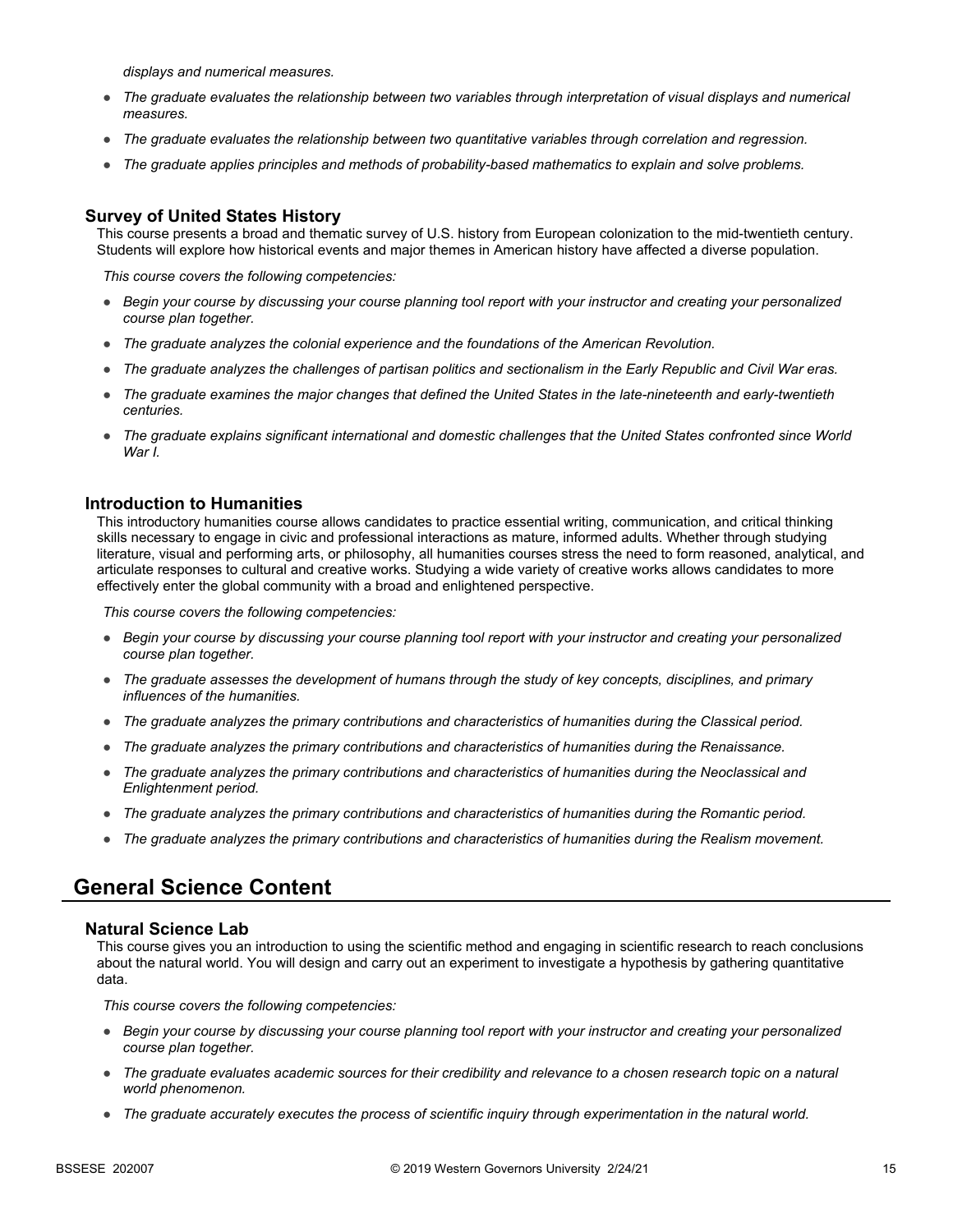● *The graduate draws conclusions based on academic research and scientific inquiry.*

#### **Introduction to Biology**

This course is a foundational introduction to the biological sciences. The overarching theories of life from biological research are explored as well as the fundamental concepts and principles of the study of living organisms and their interaction with the environment. Key concepts include how living organisms use and produce energy; how life grows, develops, and reproduces; how life responds to the environment to maintain internal stability; and how life evolves and adapts to the environment.

*This course covers the following competencies:*

- *Begin your course by discussing your course planning tool report with your instructor and creating your personalized course plan together.*
- *The graduate analyzes the characteristics and classifications of living organisms.*
- *The graduate analyzes the basic chemical composition of cells and the basic processes that happen at the cellular level.*
- *The graduate analyzes different types of cells based on their structures and biological functions.*
- *The graduate analyzes the biological basis for and patterns of heredity and gene expression.*
- *The graduate analyzes inter-dependencies of organisms and their environments.*

#### **Ecology and Environmental Science**

Ecology and Environmental Science is an introductory course for undergraduate students seeking initial licensure or endorsement in secondary or middle grade science education. The course explores the relationships between organisms and their environment, including population ecology, communities, adaptations, distributions, interactions, and the environmental factors controlling these relationships. This course has no prerequisites.

*This course covers the following competencies:*

- *Begin your course by discussing your course planning tool report with your instructor and creating your personalized course plan together.*
- *The graduate examines ecosystems to analyze the relationship between populations and the environment.*
- *The graduate examines the flow of energy in an ecosystem to assess how changes in that flow affect biodiversity.*
- *The graduate analyzes biogeochemical cycles to explain the importance of these cycles to global processes.*
- *The graduate researches environmental challenges to discuss potential solutions.*
- *The graduate assesses the challenges associated with resource management in order to compare potential sustainable solutions.*

#### **General Physics**

This course provides a broad overview of the principles of mechanics, thermodynamics, wave motion, modern physics, and electricity and magnetism. and invites students to apply them by solving problems, performing labs, and reflecting on concepts and ideas.

*This course covers the following competencies:*

- *Begin your course by discussing your course planning tool report with your instructor and creating your personalized course plan together.*
- *The graduate has a broad understanding of energy, including mechanics, heat, and electricity and magnetism.*
- *The graduate has a broad understanding of wave motion and atomic nuclear physics.*

#### **Geology I: Physical**

Geology I: Physical provides undergraduate students seeking initial licensure or endorsement in secondary science education with an introduction to minerals and rocks, the physical features of the Earth, and the internal and surface processes that shape those features. This course has no prerequisites.

*This course covers the following competencies:*

● *Begin your course by discussing your course planning tool report with your instructor and creating your personalized*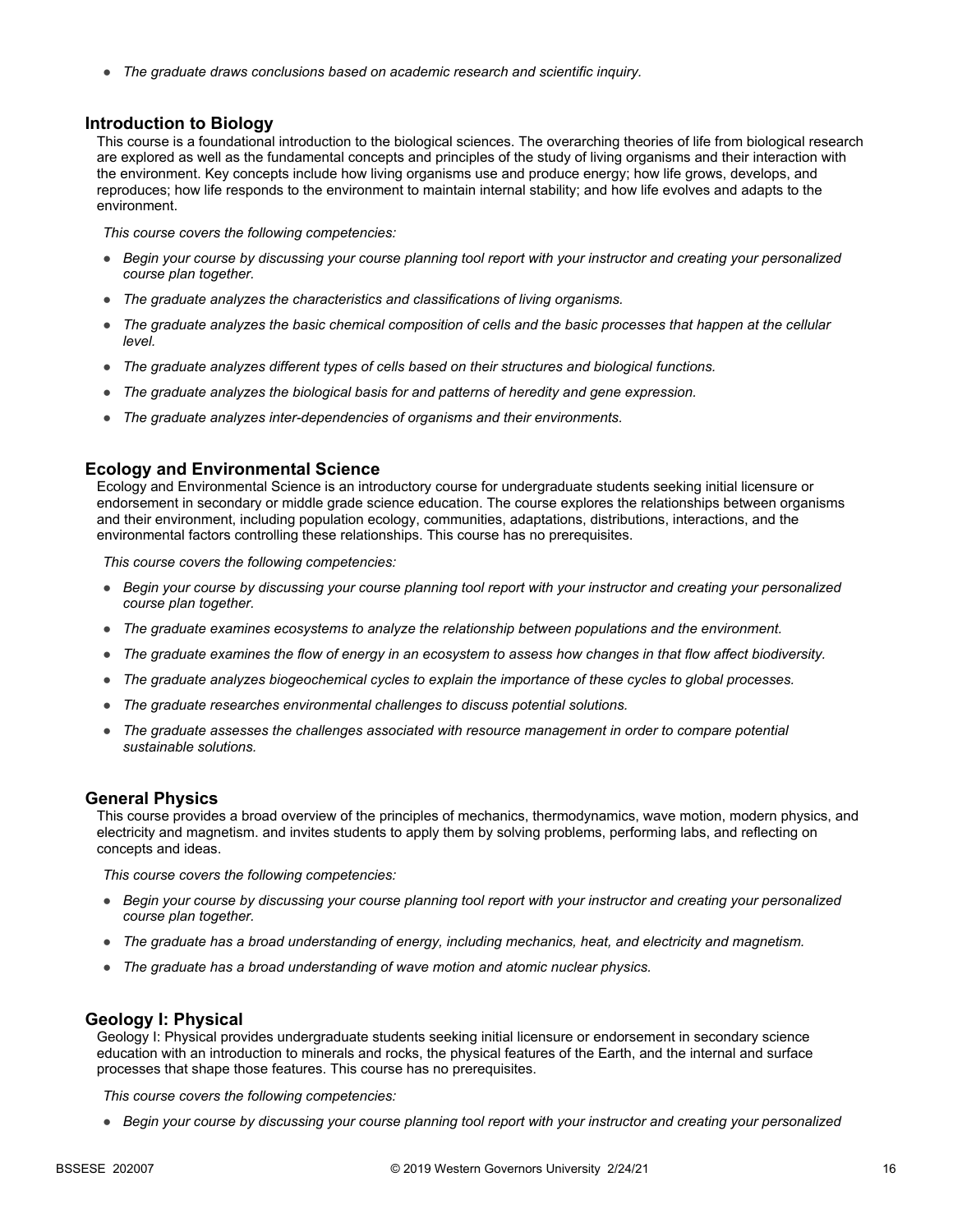*course plan together.*

- *The graduate traces Western history of Earth sciences to discuss key concepts and famous scientists in a cultural context.*
- *The graduate analyzes composition, location, movement, and physical evidence of tectonic plates to distinguish landforms and geologic features.*
- *The graduate analyzes minerals and rocks for the purpose of identification and classification.*
- *The graduate examines Earth's internal processes to discuss Earth's magnetic field, convection currents in the mantle, and plate tectonic activity.*
- *The graduate examines weathering, erosion, and deposition of sediments by gravity, wind, water, and ice to describe landform and geologic features.*
- *The graduate analyzes topographical and geologic maps to deduce landform and geologic features.*
- *The graduate examines solar system objects, including composition, properties, location, and origin, to determine Earth's evolution within the solar system.*

## **Chemistry Content**

#### **Chemistry with Lab**

Chemistry with Lab for undergraduates provides students seeking initial teacher licensure in middle grades science or secondary physics, biological science, or earth science with an introduction to the field of chemistry, the branch of science that studies the composition, structure, properties, and behavior of matter. Designed for those not majoring in chemistry education, this course highlights how the topics covered can be applied within various branches of science. This course provides students with opportunities to examine the electronic structure of atoms, study periodic trends, name chemical compounds, write chemical formulas, determine the structure of molecules, balance chemical reactions, and discover the changing states of matter. Laboratory experiences facilitate the study of matter and the application of laboratory safety and maintenance procedures. Concepts in Science for undergraduates is a prerequisite for this course.

*This course covers the following competencies:*

- *Begin your course by discussing your course planning tool report with your instructor and creating your personalized course plan together.*
- *The graduate explains how chemistry is applied within other sciences to understand its relevance within the physical and natural world.*
- *The graduate conducts safe and effective investigations to test hypotheses and draw conclusions.*
- *The graduate determines the electronic structure of atoms and periodic trends to compare the properties of various substances.*
- *The graduate names basic compounds, using the periodic table and IUPAC rules, to identify their composition.*
- *The graduate explains how chemical bonds and electron orientation impact the structures and behavior of molecules to understand the composition of matter.*
- *The graduate balances chemical equations to follow the Law of Conservation of Matter.*
- *The graduate determines quantities of heat released or absorbed during chemical reactions to examine relationships between heat and other forms of energy.*
- *The graduate explains how matter changes from one state to another to determine the causes and effects of such transformations.*

## **Geosciences Content**

#### **Geology II: Earth Systems**

Geology II: Earth Systems provides undergraduate students seeking licensure or endorsement in secondary science education with an examination of the geosphere, atmosphere, hydrosphere, biosphere, and the dynamic equilibrium of these systems over geologic time. This course also examines the history of Earth and its life-forms, with an emphasis in meteorology. Geology I: Physical is a prerequisite for this course.

*This course covers the following competencies:*

● *Begin your course by discussing your course planning tool report with your instructor and creating your personalized*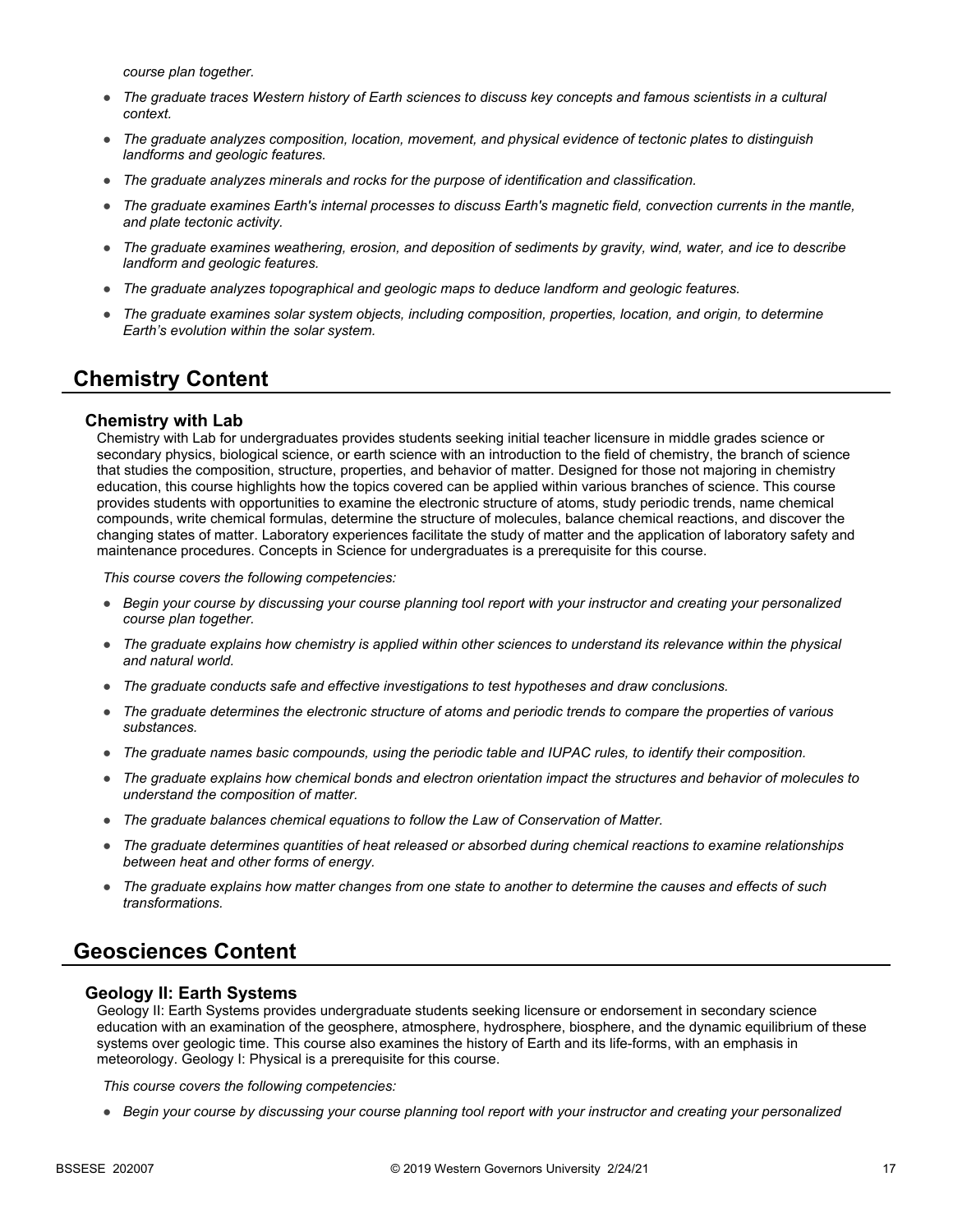*course plan together.*

- *The graduate maps the structure and function of Earth's geosphere for soil utility in the environment.*
- *The graduate examines the structure and composition of Earth's atmosphere to distinguish its current atmosphere from historical and other planetary atmospheres.*
- *The graduate evaluates physical meteorological principles and processes to predict weather patterns and the movement of air masses.*
- *The graduate analyzes various factors and influences on climate to anticipate long-term effects.*
- *The graduate examines the structure and function of Earth's surface water, ice, groundwater, and oceans to explain global water management.*
- *The graduate discusses Earth's history and life-forms to trace physical and biological evolutionary processes on this planet.*
- *The graduate analyzes how Earth's systems (i.e., biosphere, geosphere, atmosphere, and hydrosphere) interface and evolve over geologic time to teach biologic, geologic, atmospheric, meteorologic, and hydrologic interaction.*

#### **Astronomy**

Astronomy provides undergraduate students seeking initial licensure or endorsement in secondary or middle grade science education with essential knowledge of astronomy. It explores Western history and basic physics of astronomy, phases of the moon and seasons, composition and properties of solar system bodies, stellar evolution and remnants, properties and scale of objects and distances within the universe, and introductory cosmology. General Physics is a prerequisite for this course.

*This course covers the following competencies:*

- *Begin your course by discussing your course planning tool report with your instructor and creating your personalized course plan together.*
- *The graduate traces Western history of astronomy to place key concepts and famous scientists in cultural context.*
- *The graduate applies tools and techniques necessary to study astronomical objects and events.*
- *The graduate evaluates composition and structure of our solar system to describe Earth's place and evolution.*
- *The graduate discusses classification and life cycle of stars, such as our sun and its fate, to explain the diversity of celestial objects, including stellar remnants.*
- *The graduate critiques the structure, composition, and classification of the Milky Way and other galaxies as well as concepts of cosmology and the Doppler effect of light to explain the physical evolution of the universe.*

#### **The Ocean Systems**

In this course, learners investigate the complex ocean system by looking at the way its components—atmosphere, biosphere, geosphere, and hydrosphere—interact. Specific topics include: origins of Earth's oceans and the early history of life; physical characteristics and geologic processes of the ocean floor; chemistry of the water molecule; energy flow between air and water, and how ocean surface currents and deep circulation patterns affect weather and climate; marine biology and why ecosystems are an integral part of the ocean system; the effects of human activity; and the role of professional educators in teaching about ocean systems.

*This course covers the following competencies:*

- *Begin your course by discussing your course planning tool report with your instructor and creating your personalized course plan together.*
- *The graduate demonstrates knowledge of oceans, their formation, and the interconnections between ocean systems, the atmosphere, the biosphere, and the geosphere.*
- *The graduate analyzes how properties of seawater affect the ocean systems.*
- *The graduate analyzes ocean currents and how they influence weather and climate.*
- *The graduate analyzes the interrelationships of life forms, natural systems, and cycles within the ocean environment.*
- *The graduate utilizes knowledge of ocean systems, environmental challenges, oceanographic and interdisciplinary methods, and pedagogical techniques to effectively teach others about the ocean systems.*

#### **Earth Science: Content Knowledge**

This course covers the advanced content knowledge that a secondary earth science teacher is expected to know and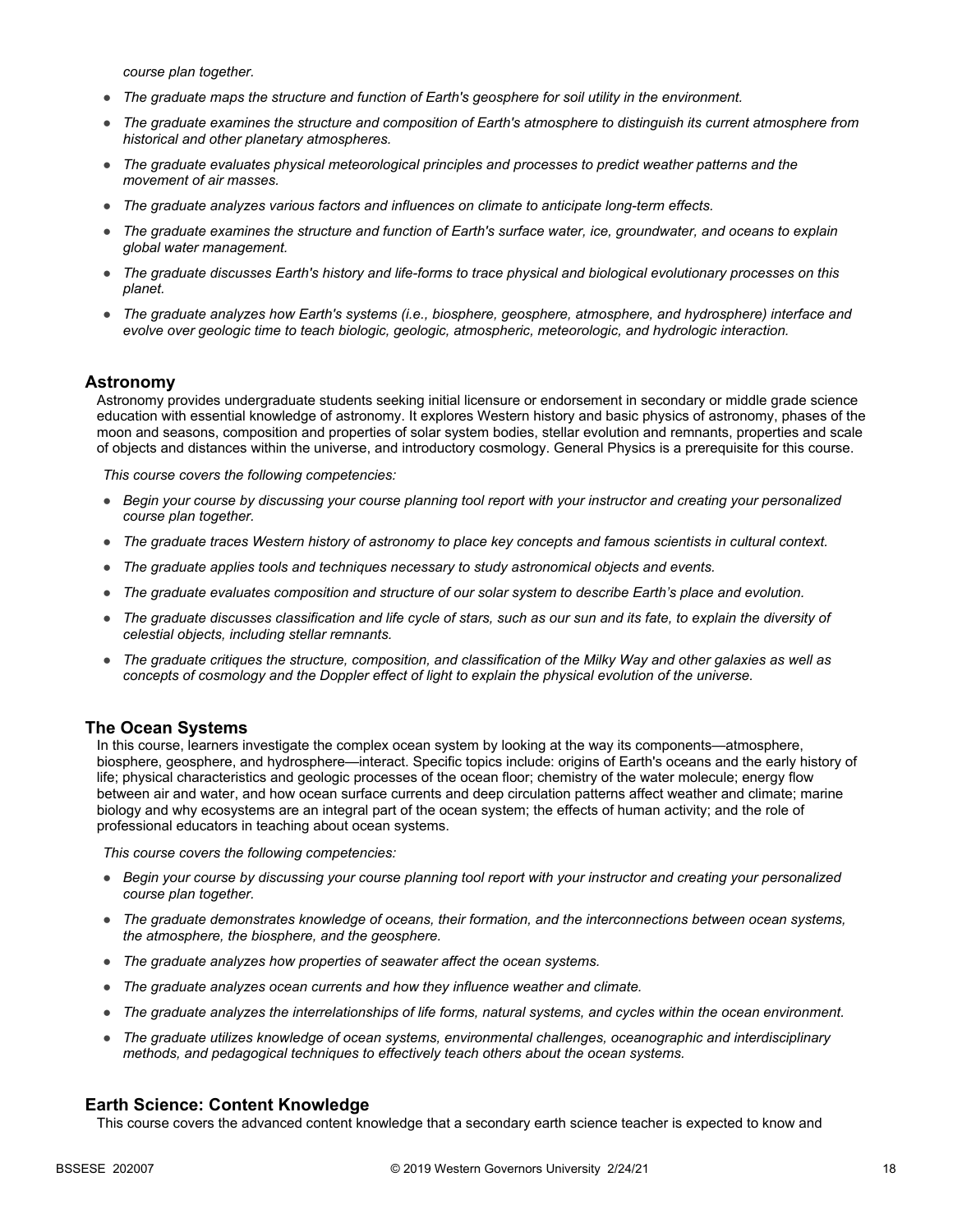understand. Topics include basic scientific principles of earth and space sciences, tectonics and internal earth processes, earth materials and surface processes, history of the Earth and its life-forms, Earth's atmosphere and hydrosphere, and astronomy.

*This course covers the following competencies:*

- *Begin your course by discussing your course planning tool report with your instructor and creating your personalized course plan together.*
- *The graduate synthesizes concepts and processes from across the earth and space sciences to generate a comprehensive understanding of the field.*
- *The graduate verifies that they possess the requisite earth and space sciences knowledge and skills by passing the*  earth and space sciences content knowledge test required to become a beginning teacher of secondary school earth *and space science.*

## **Science Education**

### **Science, Technology, and Society**

Science, Technology, and Society explores the ways in which science influences and is influenced by society and technology. Science is a humanistic and social endeavor and serves the needs of ever-changing societies by providing methods for observing, questioning, discovering, and communicating information about the physical and natural world. This course prepares educators to explain the nature and history of science, the various applications of science, and the scientific and engineering processes used to conduct investigations, make decisions, and solve problems. There are no prerequisites for this course.

*This course covers the following competencies:*

- *Begin your course by discussing your course planning tool report with your instructor and creating your personalized course plan together.*
- *The graduate analyzes the relationships among themes that appear across multiple scientific ideas.*
- *The graduate analyzes the nature of science, including how science distinguishes itself from other ways of knowing.*
- *The graduate analyzes the historical development of science, including how scientific knowledge evolves.*
- *The graduate analyzes the various ways in which science, technology, and society are interrelated.*
- *The graduate analyzes socially relevant scientific issues to make informed decisions based on data and context.*
- *The graduate analyzes the principles, processes, and assumptions of investigations in science to engage students in the nature of inquiry.*
- *The graduate uses technology tools and mathematics to improve investigations and the communication of results.*
- *The graduate formulates testable hypotheses for scientific investigations.*
- *The graduate conducts investigations in science to solve open-ended problems using appropriate scientific methods.*

## **Pedagogy**

#### **Secondary Reading Instruction and Interventions**

Secondary Reading Instruction and Interventions explores the comprehensive, student-centered response to intervention (RTI) model used to identify and address the needs of learners in middle school and high school who struggle with reading comprehension and/or information retention. Course content provides educators with effective strategies designed to scaffold instruction and help learners develop increased skill in the following areas: reading, vocabulary, text structures and genres, and logical reasoning related to the academic disciplines. This course is designed to be taken after successful completion of the Introduction to Curriculum, Instruction, and Assessment course OR Introduction to Instructional Planning and Presentation AND Instructional Planning and Presentation in Special Education.

- *Begin your course by discussing your course planning tool report with your instructor and creating your personalized course plan together.*
- *The graduate explains how the Response to Intervention (RTI) approach identifies, monitors, and differentiates instruction to ensure that struggling readers obtain the appropriate support and interventions to improve academic progress.*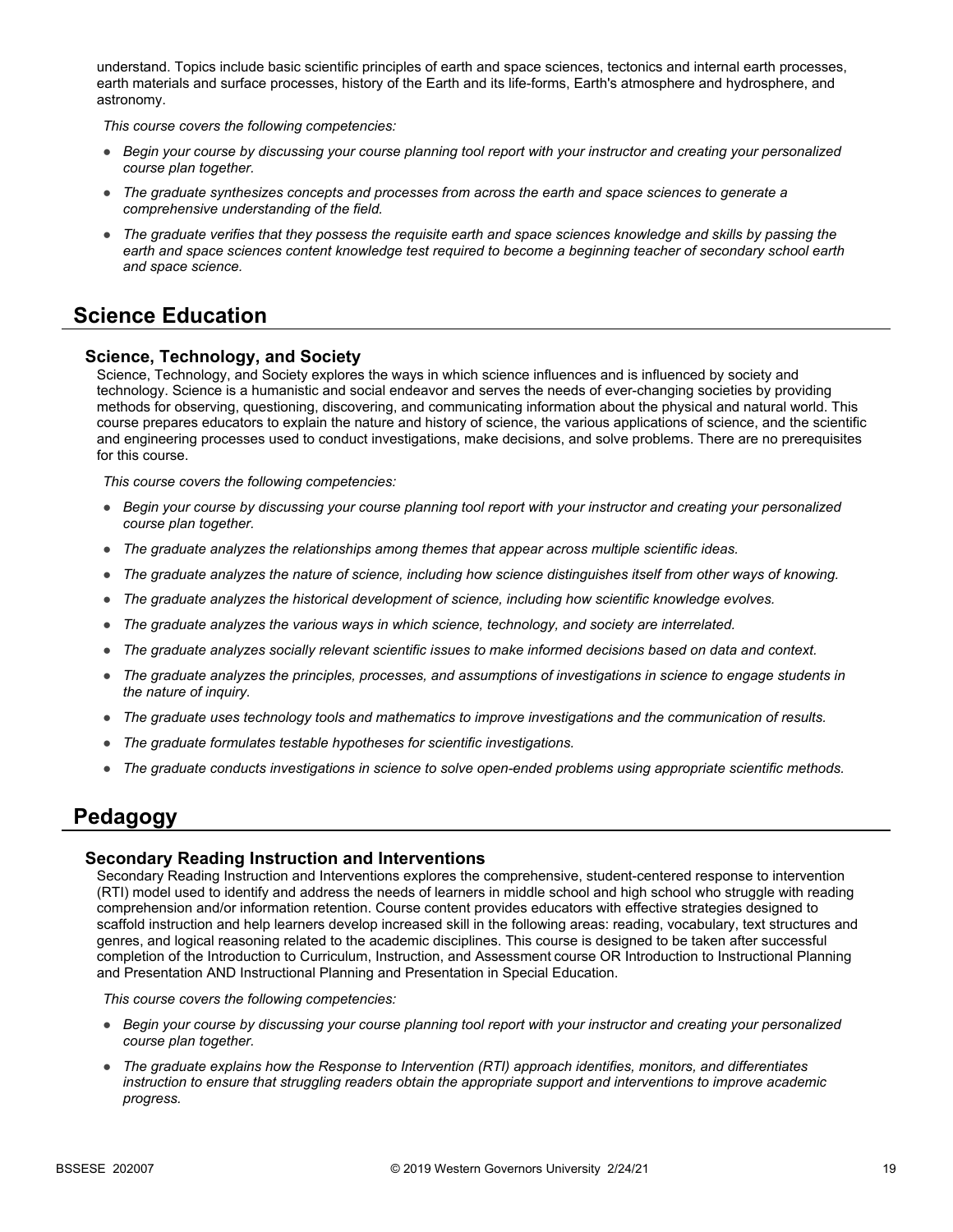- *The graduate develops effective vocabulary instruction to enhance students' reading comprehension in the content areas.*
- *The graduate integrates knowledge of effective comprehension strategies to help students monitor and improve their own comprehension when reading.*
- *The graduate integrates reading strategies that scaffold instruction for students when reading increasingly complex texts.*
- *The graduate integrates reading assessments to make informed instructional and placement decisions.*

### **Secondary Disciplinary Literacy**

Secondary Disciplinary Literacy examines teaching strategies designed to help learners in middle and high school improve upon the literacy skills required to read, write, and think critically while engaging content in different academic disciplines. Themes include exploring how language structures, text features, vocabulary, and context influence reading comprehension across the curriculum. The course highlights strategies and tools designed to help teachers assess the reading comprehension and writing proficiency of learners and provides strategies to support students' reading and writing success in all curriculum areas. This course has no prerequisites.

*This course covers the following competencies:*

- *Begin your course by discussing your course planning tool report with your instructor and creating your personalized course plan together.*
- *The graduate distinguishes between the basic strategies used to facilitate comprehension in the content areas and the specialized reading practices needed to comprehend text in a specific discipline.*
- *The graduate integrates discipline-specific literacy instruction to help students understand the text structures, vocabulary, and language knowledge required for specific disciplines.*
- *The graduate plans writing activities that promote understanding of discipline-specific content through the organization, analysis, and synthesis of ideas.*
- *The graduate creates authentic learning tasks and activities that provide students with opportunities to demonstrate discipline specific understandings.*
- *The graduate integrates instructional strategies and materials in disciplinary literacy practices to enhance student understanding within the disciplines.*

## **Education**

#### **Science Methods—Secondary Earth Science**

Science Methods—Secondary Earth Science provides an introduction to teaching methods specific to science for undergraduate students seeking initial licensure or endorsement in secondary earth science. Course content focuses on the design and teaching of standards-based lessons using the three dimensions of science (science and engineering practices, crosscutting concepts, and disciplinary core ideas) and the appropriate integration of technology into those lessons. Students in this course work within their content areas to evaluate, enhance, and plan appropriate science instruction. This course includes laboratory safety training and certification, which includes safe laboratory practices and procedures for science classrooms and the proper use of personal protective equipment. A prerequisite for this course is Instructional Planning and Presentation.

- *Begin your course by discussing your course planning tool report with your instructor and creating your personalized course plan together.*
- *The graduate analyzes connections among the three dimensions of science instruction—disciplinary core ideas, crosscutting concepts, and science and engineering practices—to prepare and plan for instruction.*
- *The graduate integrates technology into science activities to support student engagement and content mastery.*
- *The graduate develops assessment strategies that measure three-dimensional science learning to determine the effectiveness of teaching and learning experiences.*
- *The graduate develops lessons that integrate the three dimensions of science with applicable technologies to connect scientific concepts and phenomena.*
- *The graduate develops plans for the use, storage, and maintenance of science materials and protective equipment and for the care of living organisms to comply with district, state, and federal safety, ethical, and legal standards for science teachers.*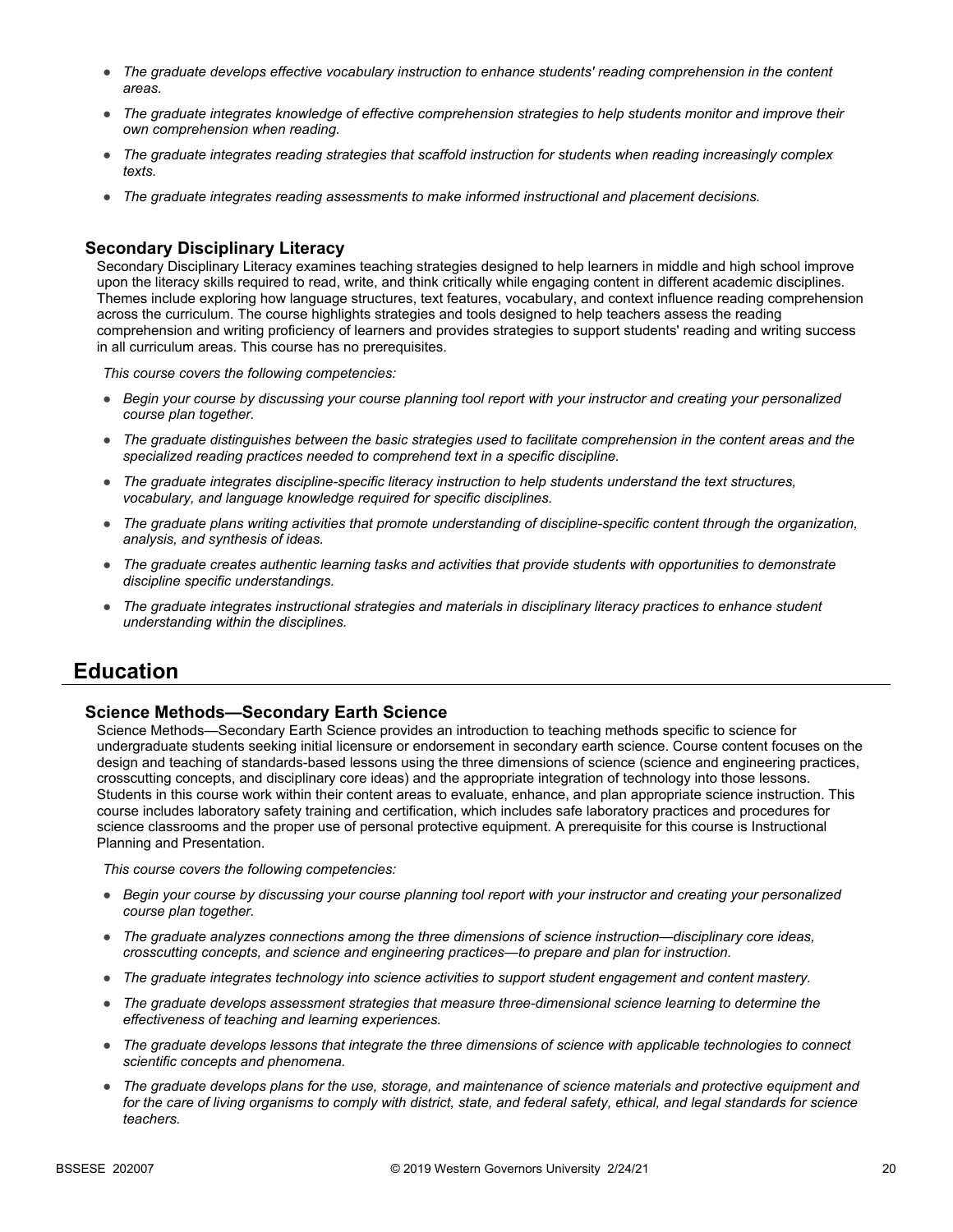● *The graduate establishes an emergency response plan to prepare for potential emergency situations in the science learning environment.*

## **Field Experience**

#### **Preclinical Experiences in Science**

Preclinical Experiences in Science provides students the opportunity to observe and participate in a wide range of inclassroom teaching experiences in order to develop the skills and confidence necessary to be an effective teacher. Students will reflect on and document the 75 hours of in-classroom observation and experience in their performance assessments. Prior to entering the classroom for the observations, students will be required to meet several requirements including a cleared background check, passing scores on the state or WGU required basic skills exam and a completed resume.

*This course covers the following competencies:*

- *The graduate develops a classroom management plan that integrates best practices for engagement and motivation.*
- The graduate evaluates the theoretical and practical implications of various content knowledge applications, tools of *inquiry, instructional strategies, models and trends in the context of classrooms and schools.*
- *The graduate collaborates with a mentor teacher in the planning and delivery of instruction in a classroom setting.*
- *The graduate evaluates the theoretical and practical implications of various strategies that are intended to support the use of academic language, metacognition, and communication in classroom contexts.*
- *The graduate evaluates the theoretical and practical applications of various assessment practices as they relate to student learning and instructional design.*
- *The graduate evaluates various applications of technological integration in support of learning for all students.*
- The graduate evaluates the theoretical, legal, ethical, and practical applications of teaching students with exceptional *learning needs.*
- *The graduate evaluates educational observations and experiences connected to professional practices to support the development of appropriate teaching dispositions and a personal teaching philosophy.*

## **Demonstration Teaching**

#### **Supervised Demonstration Teaching in Science, Observations 1 and 2**

Supervised Demonstration Teaching in Science involves a series of classroom performance observations by the host teacher and clinical supervisor that develop comprehensive performance data about the teacher candidate's skills.

#### **Supervised Demonstration Teaching in Science, Observation 3 and Midterm**

Supervised Demonstration Teaching in Science involves a series of classroom performance observations by the host teacher and clinical supervisor that develop comprehensive performance data about the teacher candidate's skills.

#### **Supervised Demonstration Teaching in Science, Observations 4 and 5**

Supervised Demonstration Teaching in Science involves a series of classroom performance observations by the host teacher and clinical supervisor that develop comprehensive performance data about the teacher candidate's skills.

#### **Supervised Demonstration Teaching in Science, Observation 6 and Final**

Supervised Demonstration Teaching in Science involves a series of classroom performance observations by the host teacher and clinical supervisor that develop comprehensive performance data about the teacher candidate's skills.

#### **Teacher Performance Assessment in Science**

Teacher Performance Assessment in Science is a culmination of the wide variety of skills learned in the Teachers College at WGU. In order to be a competent and independent classroom teacher, students will showcase a collection of content, planning, instructional, and reflective skills in this professional assessment.

*This course covers the following competencies:*

● *The graduate evaluates the teaching context to accommodate student differences to plan for instruction and*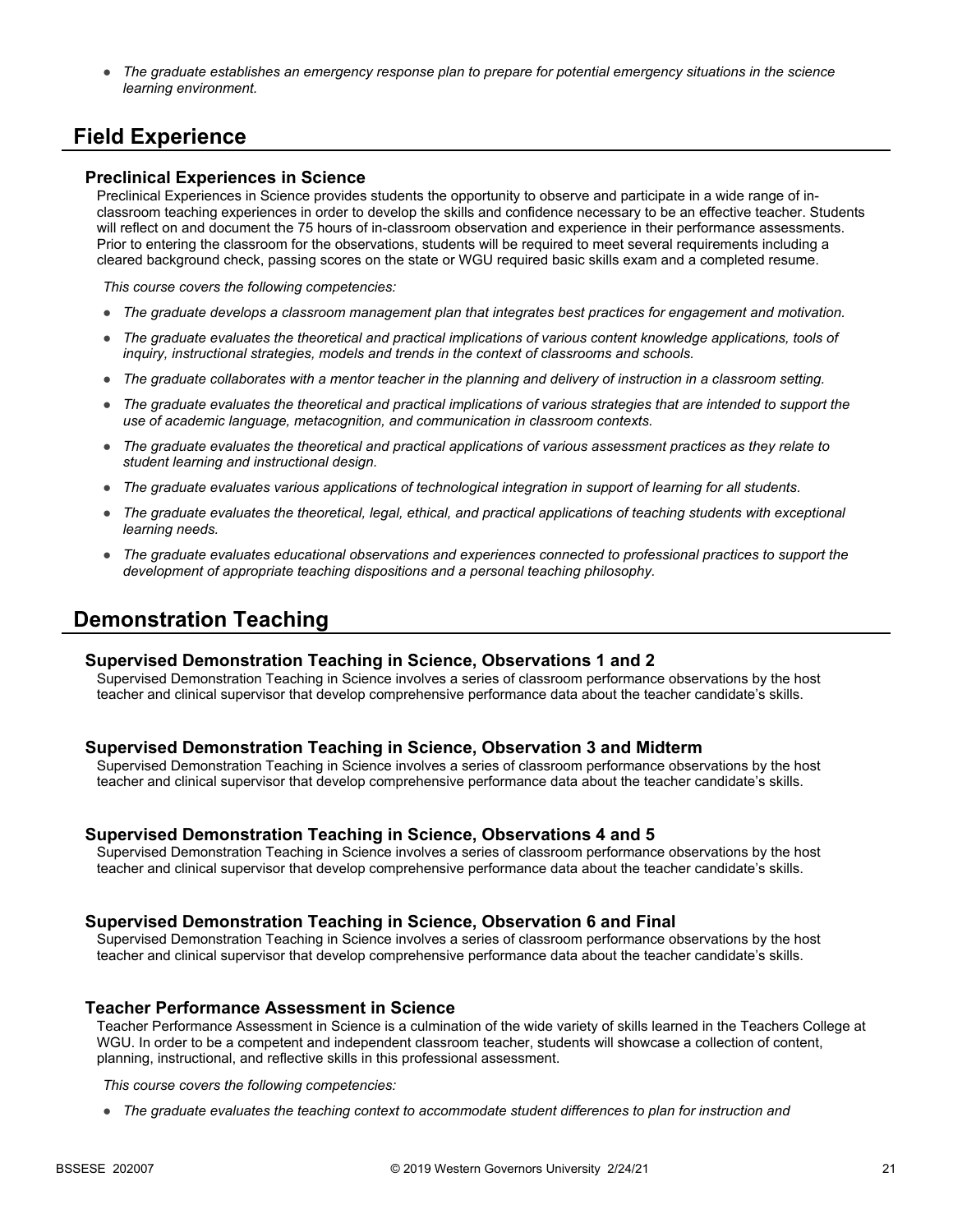*assessment.*

- *The graduate plans learning environments that support individual learning, collaboration, and positive social interaction.*
- *The graduate plans comprehensive learning segments of instruction and assessment that align with standards and the needs of students.*
- *The graduate applies instructional strategies that promote learning, engage students, and provide differentiated instruction.*
- *The graduate integrates strategies to develop academic language that facilitates effective student participation and engagement in learning.*
- *The graduate utilizes assessment data to profile student learning, communicate information about student progress and achievement, and guide and modify instruction.*
- *The graduate evaluates teaching experiences including the planning and implementing of curriculum and instruction through ongoing reflection.*

#### **Professional Portfolio**

Professional Portfolio requires candidates to create an online teaching portfolio that demonstrates professional beliefs, growth, and effective teaching practices from the Demonstration Teaching experience. The portfolio includes reflective essays (educational beliefs, professional growth, and collaboration with stakeholders) and professional artifacts (resume and artifacts with commentary on academic language, systems of student support, education technology, and professional communication with families) developed and acquired during Demonstration Teaching.

*This course covers the following competencies:*

- *The graduate recommends improvements for instruction and professional practice through personal reflection.*
- *The graduate integrates technology into classroom learning experiences to enhance student learning and monitor academic progress.*
- *The graduate demonstrates ethical responsibilities and appropriate teaching dispositions, including those outlined in the Western Governors University Teachers College Code of Ethics.*
- *The graduate recommends strategies that support the development of academic language for all students.*
- *The graduate integrates a variety of strategies and resources to differentiate instruction and meet the needs of diverse learners.*
- *The graduate develops appropriate plans for professional growth in subject matter knowledge and pedagogical skills, including habits and skills of continual inquiry and learning.*

#### **Cohort Seminar**

Cohort Seminar provides mentoring and supports teacher candidates during their demonstration teaching period by providing weekly collaboration and instruction related to the demonstration teaching experience. It facilitates their demonstration of competence in becoming reflective practitioners, adhering to ethical standards, practicing inclusion in a diverse classroom, exploring community resources, building collegial and collaborative relationships with teachers, and considering leadership and supervisory skills.

- *The graduate demonstrates the ability to positively impact student learning through work samples, student artifacts, assessment results, and reflection.*
- *The graduate recommends improvements for instruction and professional practice through personal reflection.*
- *The graduate demonstrates ethical responsibilities and appropriate teaching dispositions, including those outlined in the Western Governors University Teachers College Code of Ethics.*
- *The graduate recommends strategies for effectively collaborating with colleagues, parents, and community professionals to support student development, learning, and well being.*
- *The graduate selects community resources that support students' non-instructional needs in and out of the classroom.*
- *The graduate recommends strategies that support the development of academic language for all students.*
- *The graduate integrates a variety of strategies and resources to differentiate instruction and meet the needs of diverse learners.*
- *The graduate recommends effective strategies to maintain high levels of student engagement.*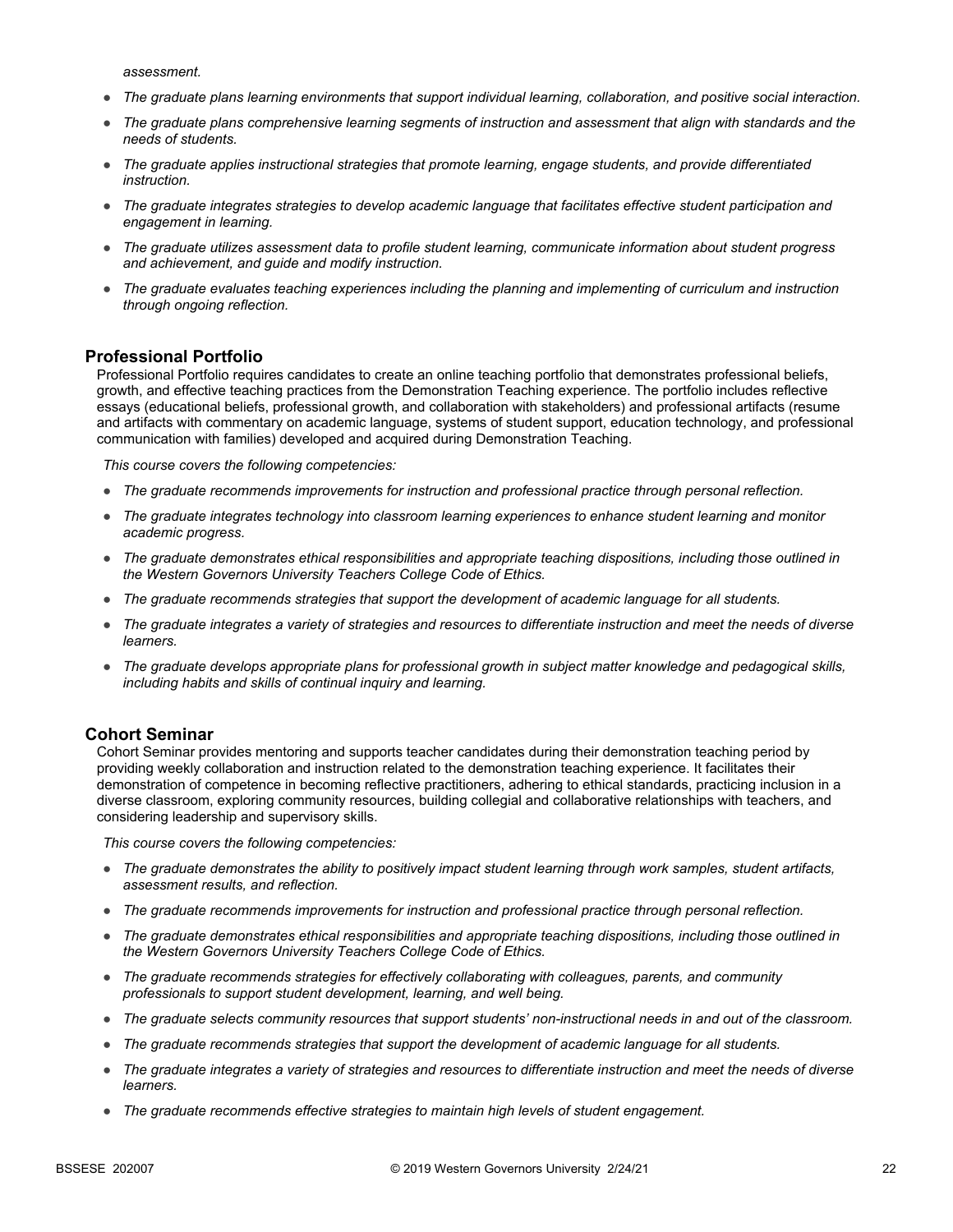- *The graduate recommends best practices for classroom management, effective transitions, and pacing to maximize instructional time.*
- *The graduate develops appropriate plans for professional growth in subject matter knowledge and pedagogical skills, including habits and skills of continual inquiry and learning.*